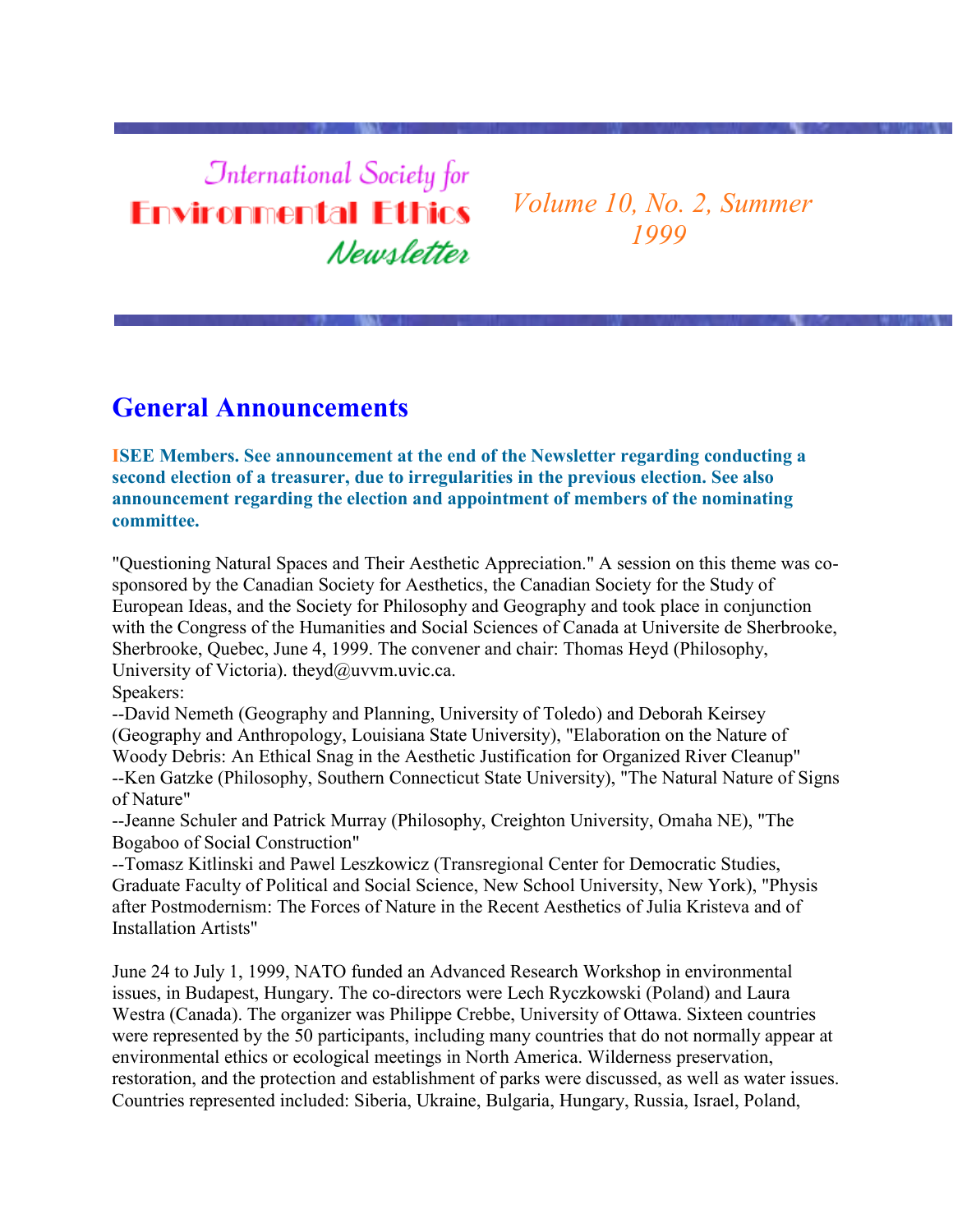Belgium, The Netherlands, the UK, Italy, Romania, as well as North America. A NATO funded publication will be produced by Kluwer, and the co-editors will be Laura Westra, Philippe Crabbe, Alan Holland, and Lech Ryczkowski.

Animal Issues has now published three volumes. Sample articles:

--Brennan, Andrew, "Ethics, Conflict, and Animal Research," vol. 1, No. 2, 1997.

--Mathews, Freya, "Living with Animals," vol. 1, no. 1, 1997.

--Quain, Anne, "Is There a Problem in Attributing Beliefs and Intentionality to Animals," vol. 2, no. 2, 1998.

--Murphy, Elizabeth, "In What Respects, If Any, Should the Primates Be Equal?" vol. 3, no. 1, 1999.

The editor is Denise Russell, Department of General Philosophy, University of Sydney, N.S.W., Australia 2008. E-mail: Denise.Russell@philosophy.usyd.edu.au

A website for ecocentric literature operated by Ecospherics International is: http://www.ecospherics.net Contact: Ted Mosquin, Box 279, Lanark, Ontario K06 1K0. Phone 613/267-4899. Fax: 613/264- 8469. E-mail: mosquin@superaje.com

# **New Appointments in Environmental Ethics**

Laura Westra will assume the Barbara B. and Bertram J. Cohn Professorship in Environmental Studies at Sarah Lawrence College, Bronxville, NY, on August 1, 1999. In addition to teaching environmental ethics in the undergraduate program, she will also teach a course: Institutionalized Violence, War, Terrorism, and Environmental Racism. She will also teach in the Graduate Program a course based on her work with the World Health Organization and her work on global change supported by the Global Ecological Integrity Project. Since Westra continues as secretary of the ISEE, please note her change of address, at the end of this newsletter.

Theodore W. Nunez has accepted a position at Villanova University, Villanova, PA, in the Ethics Program, College of Liberal Arts and Sciences, to teach environmental ethics in a "Science, Technology, and Environment" track in that program. Nunez recently completed his Ph.D. degree at The Catholic University of America, Washington, entitled Holmes Rolston, Bernard Lonergan and the Foundations of Environmental Ethics. A summary argument, with commentaries, appears as "Rolston, Lonergan, and the Intrinsic Value of Nature," Journal of Religious Ethics 27 (no. 1, Spring, 1999):105-128. See bibliographic entries.

Lisa A. Gerber has accepted a tenure track position teaching environmental ethics and ethics at Southwest State College, Marshall, MN. She will also do interdisciplinary work with the environmental science department. This is the position previously occupied by Philip Cafaro, who has accepted a position at Colorado State University. Gerber recently completed a Ph.D. thesis, Environmental Virtues and Vices, at the University of New Mexico, Albuquerque.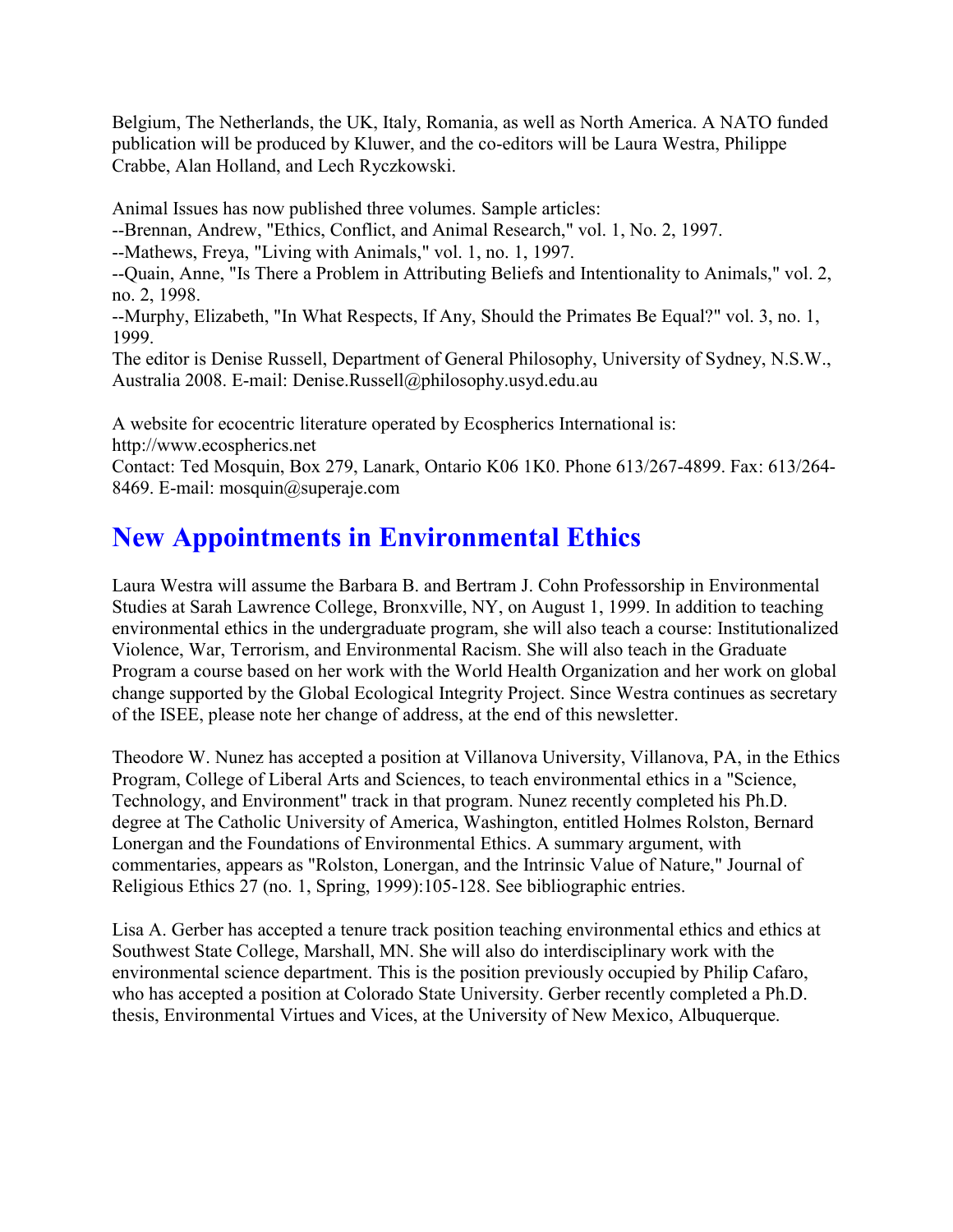# **General Announcements, continued**

**Environmental philosophy news from the north**. The Nordic Society for Aesthetics held a conference on environmental aesthetics with the theme: "Nature, Art, Aesthetics" in Turku, Finland, May 20-22, with contributors from Scandinavia, Hongkong, the UK, Germany and the US:

--Ronald W. Hepburn (University of Edinburgh, Scotland): "Values and the Cosmological Imagination"

--Stein Haugom Olsen (Lingnan College, Hong Kong): "Beauty in Art and Beauty in Nature" --Oiva Kuisma (University of Helsinki, Finland): "Platonists on Ugliness"

--Markku Lehtinen (University of Helsinki): "Against Nature--The Problem of Mimesis in Heidegger's Philosophy of Art"

--Michael Astroh (University of Greifswald, Germany): "Strindberg's Naturalism"

--Arto Haapala (University of Helsinki): "Aesthetic Intimacy. Experiencing Art and Nature"

--Pauline von Bonsdorff (University of Helsinki): "`Nature' in Experience: Body and Environment"

--Susanne Jansson (Uppsala University, Sweden): "Metereologi og estetik" [Meteorology and Aesthetics]

--Kurt Nyberg (Uppsala University): "Perspektivets natur, konst og estetik" [The Nature of Perspective, Art and Aesthetics]

--Lars-Olof Ohlberg (Uppsala University): "Northern Darkness and Light in Painting and Music" --Hilde Hein (Holy Cross College, MA): "From the Megalithic Yard to the Metric Ton, Art is a Natural Product"

--Denise Ziegler (artist, Helsinki): "Epigrammatic Notes for Public Places"

--YrjÖ Sepänmaa (University of Joensuu, Finland): "Environmental Stories--Speaking and Writing Nature"

--Emily Brady (Lancaster University, England): "The Aesthetic Character of Landscapes" A seminar on related topics, with the theme "The Aesthetics of Cultural Landscapes", was held jointly by the Department of Aesthetics, University of Helsinki, and the Philosophy Department, Lancaster University, on May 24:

--Veikko Rantala (University of Tampere, Finland): "What Is a Cultural Landscape?" --Emily Brady (Lancaster University, England): "The Aesthetic Character of Cultural Landscapes"

--John Benson (Lancaster University): "`Sweet Especial Rural Scene': Locating the Aesthetic" --Pauline von Bonsdorff (University of Helsinki, Finland): "The Art of Farming: On the Aesthetics of Agricultural Landscapes"

--Pauli Tapani Karjalainen (University of Oulu, Finland): "Landscape Relations in a Foreign Country"

--Arto Haapala (University of Helsinki): "Aesthetic Intimacy and Cultural

Of interest to persons working in environmental aesthetics and related topics are the following books published in Finland as part of the International Institute of Applied Aesthetics Series: --vol. 4: Arto Haapala (ed.), The City as a Cultural Metaphor. Studies in Urban Aesthetics, 1998 (ISBN 952-5069-05-2, ISSN 1239-193x). Contributions by Finnish, North American, UK, Danish, Russian and Italian philosophers.

--vol. 5: Pauline von Bonsdorff, The Human Habitat--Aesthetic and Axiological Perspectives, 1998 (ISBN 952-5069-06-0, ISSN 1239-193x). A phenomenological approach to the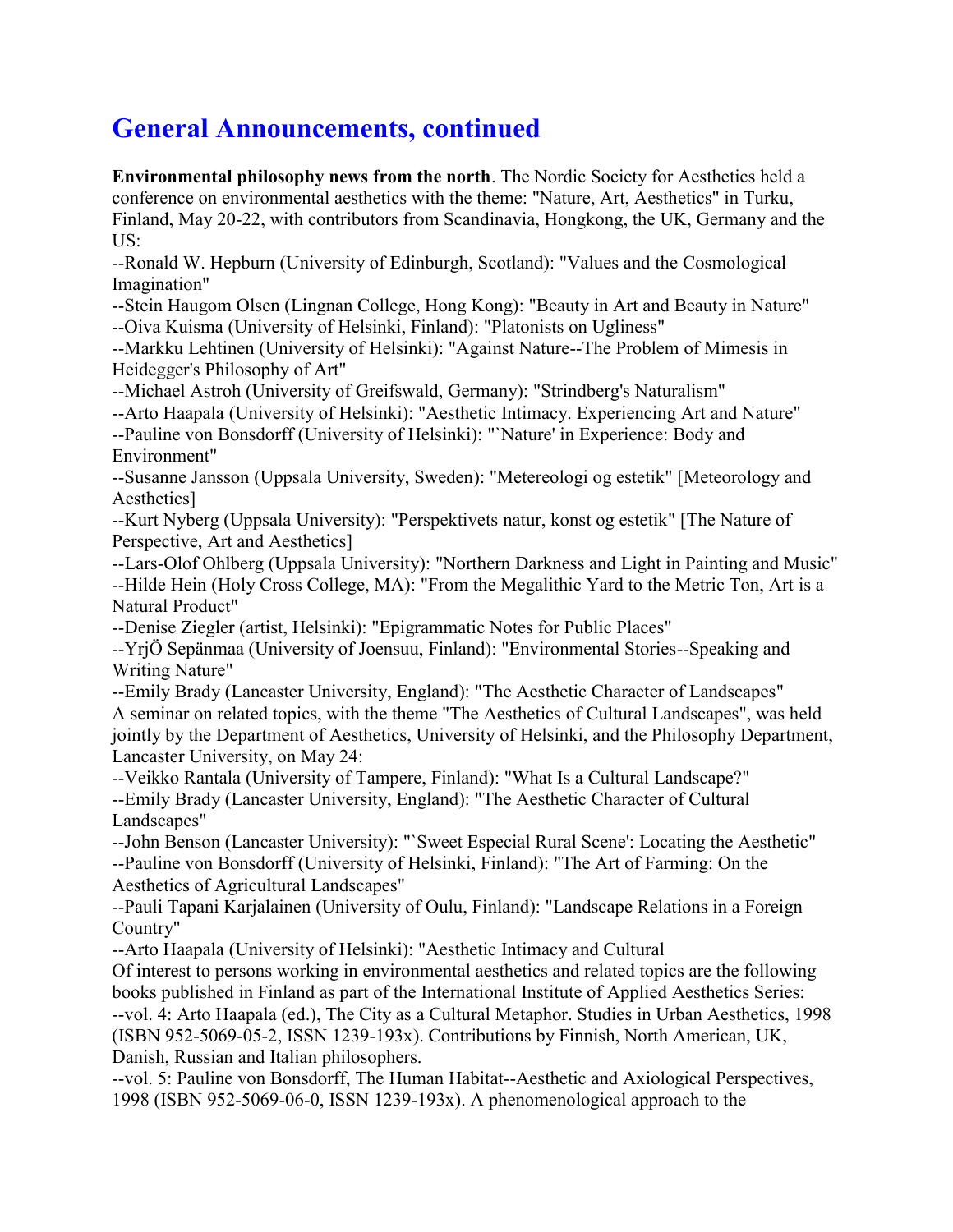consideration of the built environment.

--vol. 6: Pauline von Bonsdorff and Arto Haapala (eds.), Aesthetics in the Human Environment, 1999 (ISBN 952-5069-07-09, ISSN 1239-193x) Contributions from North America, UK, Finland.

The above titles are available from: International Institute of Applied Aesthetics, Kannaksenkatu 22, 15140 Lahti, Finland. Tel. +358 3 782 7858.

Contingent upon funding, a conference on environmental philosophy, with the theme "Humans in the Land", will take place at Telemark College, in Telemark, Norway, in early June of 2000. Those who would like information as it becomes available should contact Sven Arntzen at sven.arntzen@hit.no.

Submitted by Sven Arntzen, Associate Professor of Philosophy, Telemark College, 3800 Telemark, Norway. Tel: +47 35 95 27 41. Fax: +47 35 95 26 01. E-mail: sven.arntzen@hit.no

ISEE member Bron Taylor is developing an Encyclopedia of Nature and Religion and is interested in suggestions and volunteers for entries and contributors. For more information on the project visit the project's web site:

http://www.uscolo.edu/enviro/ern

Taylor is Director of Environmental Studies at the University of Wisconsin Oshkosh and editor of Ecological Resistance Movements: the Global Emergence of Radical and Popular Environmentalism, SUNY Press.

E-mail: taylor@uwosh.edu

Colin L. Soskolne, an epidemiologist, spent a sabbatical leave with the European Centre for Environment and Health, World Health Organization, Rome Division. He wrote a jointlyauthored 74-page document which can be accessed on the World Wide Web from the home page of the WHO Centre in Rome at:

http://www.who.it

Click on "What's New". The title is: Global Ecological Integrity and `Sustainable Development': Cornerstones of Public Health by Soskolne and Bertollini. The document can be accessed for downloading more directly by going to:

http://www.who.it/docs/Ecorep5.pdf

Colin L. Soskolne, Ph.D., F.A.C.E. Department of Public Health Sciences Faculty of Medicine and Dentistry, 13-103 Clinical Sciences Building, University of Alberta, Edmonton, Alberta, Canada, T6G 2G3 ph: (780)492-6013; fax: (780)492-0364; e-mail: colin.soskolne@ualberta.ca

**Call for Papers. American Philosophical Association, ISEE Group Sessions**. The annual deadlines for paper submissions for the ISEE sessions regularly held at the three divisional meetings of the American Philosophical Association are:

--Eastern Division: February 1st

--Central Division: September 1st

--Pacific Division: September 1st

--Submit Eastern Division proposals to Kristin Shrader-Frechette (ISEE Vice President-President Elect), Department of Philosophy, University of Notre Dame, Notre Dame, IN 46556; Tel 219- 631-5000 (Campus), 219-631-7579 (Philosophy Dept.); Fax 219-631-8209 (Dept. Fax).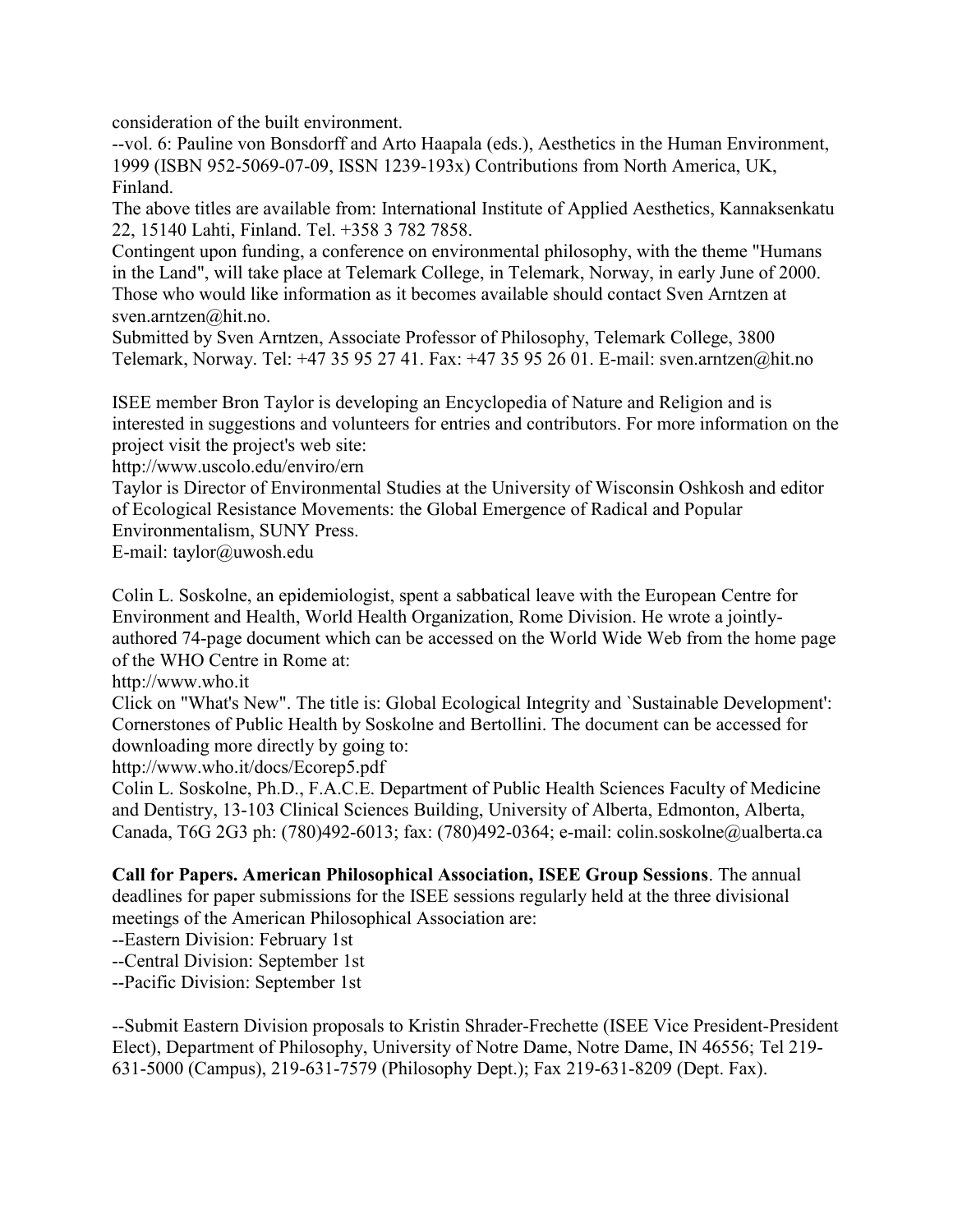--Submit Central Division proposals to Laura Westra (ISEE Secretary), ISEE Secretary, Sarah Lawrence College, 1 Mead Way, Bronxville, NY 10708-5999. Tel: 914-337-0700. Fax: 914-395- 2666.

--Submit Pacific Division proposals to Ernest Partridge (ISEE Treasurer), P.O. Box 9045, Cedar Pines Park, CA 92322 USA. Tel: 909-338-6173. Fax: 909-338-7072. Email: gadfly@igc.org

Call for Papers. Challenging Ecofeminism: Ecofeminism and Globalization. Lois Ann Lorentzen and Heather Eaton, editors Ecofeminism, considered by some to be the third wave of feminism, continues to expand its conceptual framework and praxis-based movement. Has ecofeminism lived up to its "power and promise?" Correctives are needed for the myopia that continues to plague the forms of ecofeminism that emerge from white affluent contexts, which is much of Northern ecofeminism. These limitations are exposed if we consider the consequences of the global economic system as an integral dimension of the analysis. Thus, we are looking for essays which bring ecofeminism into a discussion with the social, political and ecological consequences of globalization. This may involve a challenge to the theoretical approach within some ecofeminist approaches to move beyond a framework of the cultural, ideological, religious and conceptual connections between women and nature into acknowledging the centrality of the concrete and daily context of deforestation, drought, pollution, militarization and socio-economic impoverishment. Empirical case studies which engage ecofeminism's premises are also welcomed. Deadline: February 1, 2000. Send copies to BOTH Heather Eaton and Lois Ann Lorentzen, co-editors. Lois Ann Lorentzen, Department of Theology and Religious Studies, 2130 Fulton St., University of San Francisco, San Francisco, CA 94117-1080. Tel: 415-422-2431. Fax: 415 422 2346. Heather Eaton, Professor, St. Paul University, 223 Main St., Ottawa, Ont. K1S 1C4, Canada. Tel:(613) 236-1393. Fax:(613) 751-4016. Email: heaton@ustpaul.uottawa.ca

Ernest Partridge, ISEE Treasurer (University of California, Riverside), will study "Implications of Disequilibrium Ecology for Environmental Ethics and Policy," under a grant from the Program in Societal Dimensions of Engineering, Science and Technology of the National Science Foundation.

Environmental ethics has new support from philosopher Kent Van Cleave, who argues that life has objective, intrinsic value -- as a defining physical property! Life, for more than 3 billion years, has been the process of "begetting begetters", which is the signal example of what Van Cleave calls "reflexive functionality": working to be the sort of thing that works to be the sort of thing that works to be.... To learn more, visit the Evolution and Philosophy website: http://ourworld.compuserve.com/homepages/KVC/evolphi.htm E-mail: KVC@compuserve.com

Jonathon DeLuca, Assistant to Secretary, ISEE, and his partner, Jennifer Johnson, are proud to announce the arrival of their first child, a son, Nicholas Michael DeLuca Johnson. He joined his new family on June 29, 1999. As assistant to Laura Westra, DeLuca sends out the ISEE Newsletter and has done so for many years.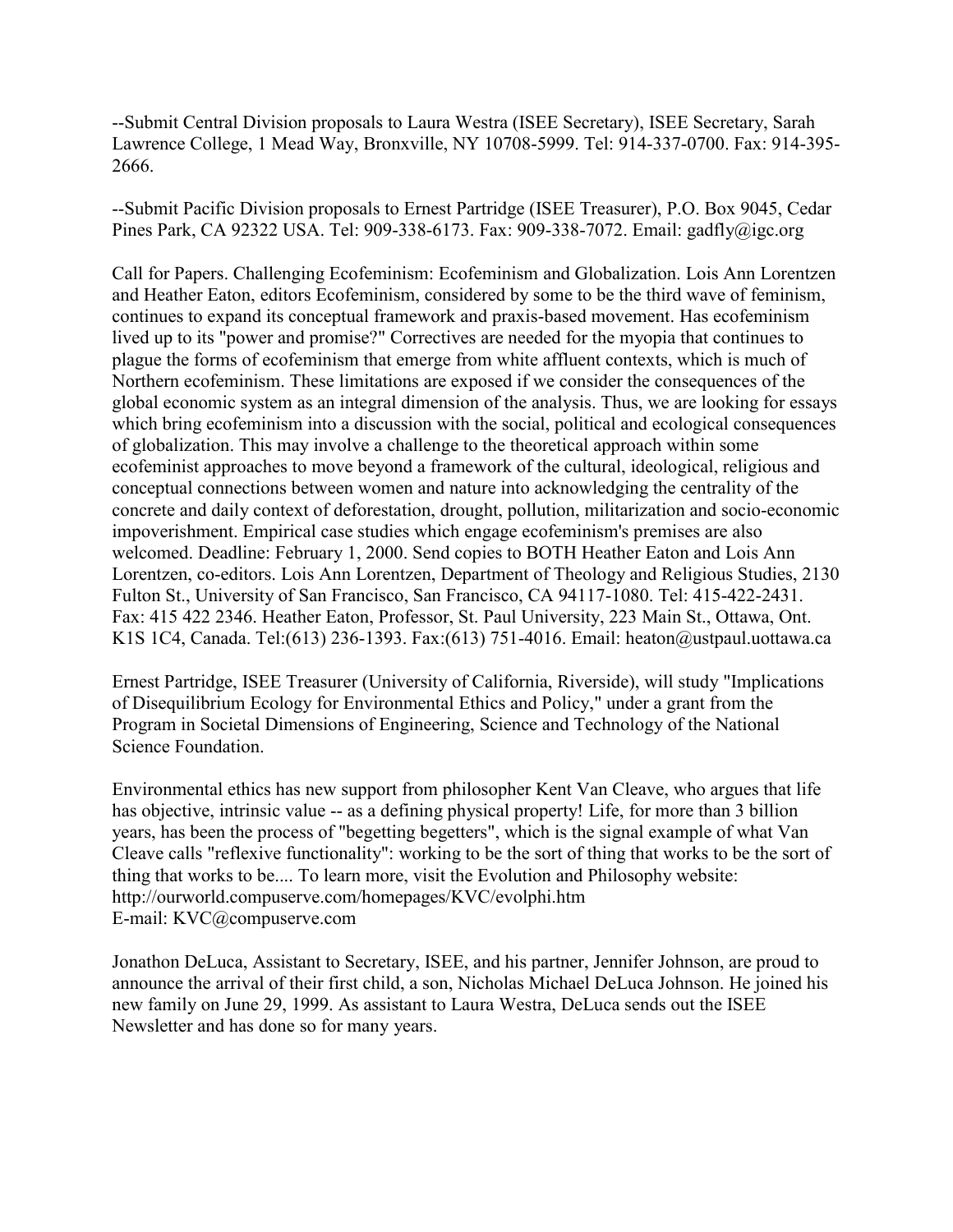### **Recent Articles and Books**

Help!! The compiler of this bibliography, Holmes Rolston, receives quite a number of worthwhile entries to the bibliography through Uncover, a library research database. But time constraints prohibit re-formatting and listing all relevant entries. Is there anyone willing to contribute some time and modest word-processing skills to re-formatting these entries so that they can be listed in the Newsletter, and (in due course) in the ISEE Website Bibliography, the main bibliography in the field? This involves mostly cutting and pasting on a word-processing program, minor editorial skills. You might re-work fifty or a hundred entries, depending on your time available. This would be a considerable service to ISEE. Contact Holmes Rolston, address below.

Bibliographic entries below are alphabetized. Is that the way you want it? Or do you prefer new textbooks, systematic works, items of more immediate relevance, etc. up front (assuming the bibliographic editor can semi-competently and reluctantly make such judgments), with others to follow m ore or less randomly? Remember that the four main journals: Environmental Ethics, Environmental Values, Ethics and the Environment, and Journal of Agricultural and Environmental Ethics are not listed in the quarterly newsletters, but are entered into the annual update of the website bibliography.

--Andrews, John, "Warren, Plumwood, a Rock and a Snake: Some Doubts About Critical Ecological Feminism," Journal of Applied Philosophy 13(No.2, 1996):141.

--Axline, Michael, "Federal Lands and Invisible Hands," Ecology Law Quarterly 25(No.4, 1999):611-.

--Bagachwa, M.S.D., and Limbu, Festus, Policy Reform and the Environment in Tanzania. Dares-Salaam, Tanzania: Dar-es-Salaam University press, 1995. ISBN 9976-60-276-6.

--Baker, Beth, "Washington Watch: New Federal Task Force Tackles Amphibian Troubles," Bioscience 49(No.5, 1999):366-.

--Baker, Katharine K., "Consorting with Forests: Rethinking Our Relationship to Natural Resources and How We Should Value Their Loss," Ecology Law Quarterly (Berkeley: School of Law of the University of California) 22 (no. 4, 1995):677-728. "The destruction of natural environments causes harm to people because it weakens their connections to the natural world. The quantification of nonuse value measures the extent of that harm. Contingent valuation (CV) is the only accessible vehicle thought capable of such quantification" (p. 714). Responses to four principal criticisms of contingent valuation. "To properly assess nonuse value, the law must reconceptualize the human loss associated with natural resource damage as an emotional injury to the person, not a deprivation of a property right. The loss associated with environmental degradation is the loss that humans experience when their subjective connection to the environment is damaged. The legitimacy of compensating for this loss requires recognizing that the injury does not involve the loss of any individual resource's intrinsic value, but is instead people's sense of loss associated with the destruction of ecosystems. When irreplaceable natural communities are destroyed, the human connection to nature has been injured. Contingent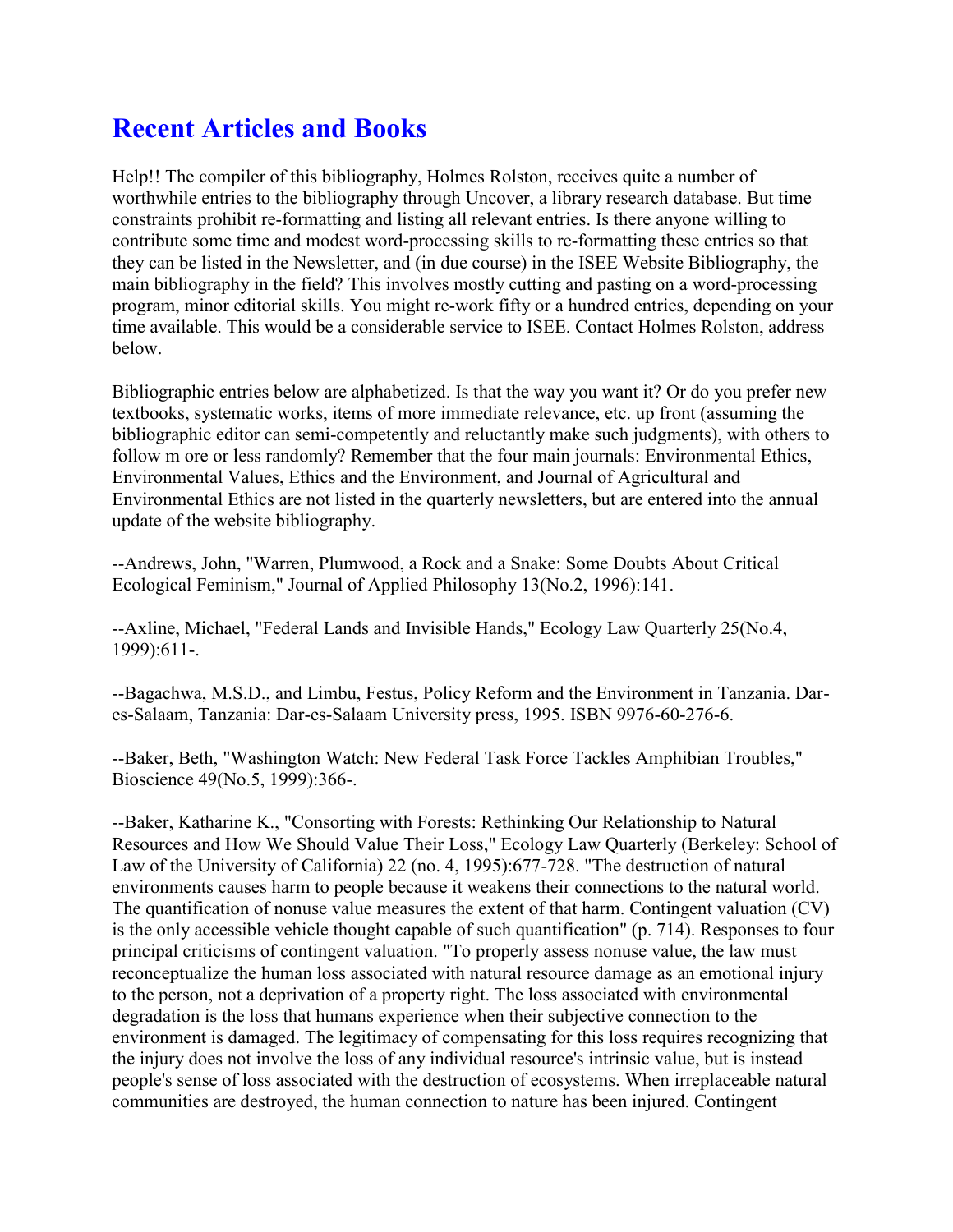valuation, the current means of assessing the psychological injury associated with natural resource loss, is a crucial vehicle for measuring damages because it allows people to assess their own subjective sense of loss" (p. 728). Baker is professor of law, Chicago-Kent College of Law.

--Barr, James, "Was Everything that God Created Really Good? A Question in the First Verse of the Bible." Pages 55-65 in Linadelt, Tod and Beal, Timothy, eds., God in the Fray: A Tribute to Walter Bruggeman. Minneapolis: Fortress, 1998.

--Belowground Biodiversity, Six articles in Bioscience 49, no. 2, February, 1999. Rather largely unknown, rather largely microscopic, and may be greater biodiversity than that above the surface.

--Ben-Ari, Elia T., "A Throbbing in the Air," Bioscience 49(No.5, 1999):353-. The discovery of infrasonic communication among elephants has given researchers a whole new way of hearing things.

--Breckenridge, Lee P., "Nonprofit Environmental Organizations and the Restructuring of Institutions for Ecosystem Management," Ecology Law Quarterly 25(No.4, 1999):692-.

--Burton, Peter S., "Land Use Externalities: Mechanism Design for the Allocation of Environmental Resources," Journal of Environmental Economics and Management 30(1996);174-185. The competing interests of "the forest industry" and of "environmentalists" for three possible land uses: "intensive forestry," "nonintensive forestry," and "wilderness." Constraints imposed by the finite amount of land available and the reluctance of the environmentalists to use monetary valuation techniques can be overcome by using a modified version of the Groves mechanism to determine the preferences of each group and thereby to determine the socially optimal allocation. A technical paper in economics. Burton is in economics, Dalhousie University, Halifax, NS.

--Carson, Richard, Flores, Nicholas E., and Hanemann, W. Michael, "Sequencing and Valuing Public Goods," Journal of Environmental Economics and Management 36(No.3, 1998):314.

--Charter, Martin, and Polonsky, Michael Jay, eds. Greener Marketing: A Global Perspective on Greening Marketing Practice. £35.00/\$US65.00. 432 pages hardback. ISBN 1 874719 14 4. Sheffield, UK: Greenleaf Publishing, 1999. A sequel to Greener Marketing: A Responsible Approach to Business, 1992. Best-practice examples and actionable recommendations on how to implement green marketing activities. Three sections: The first sets out the strategic issues and rationale for green marketing; the second addresses tactical issues in more detail; and the third provides detailed case studies from around the world. Sustainable product development. Green marketing alliances. Environmental communications. Green consumers. Eco-tourism. Environmental marketing in developing countries. Charter is at the Centre for Sustainable Design, UK, and Polonsky at the University of Newcastle, Australia. Greenleaf Publishing, Aizlewood Business Centre, Aizlewood's Mill, Nursery Street, Sheffield S3 8GG, UK. Tel: +44 (0)114 282 3475. Fax: +44 (0)114 282 3476. E-mail: greenleaf@worldscope.co.uk http://www.greenleaf-publishing.com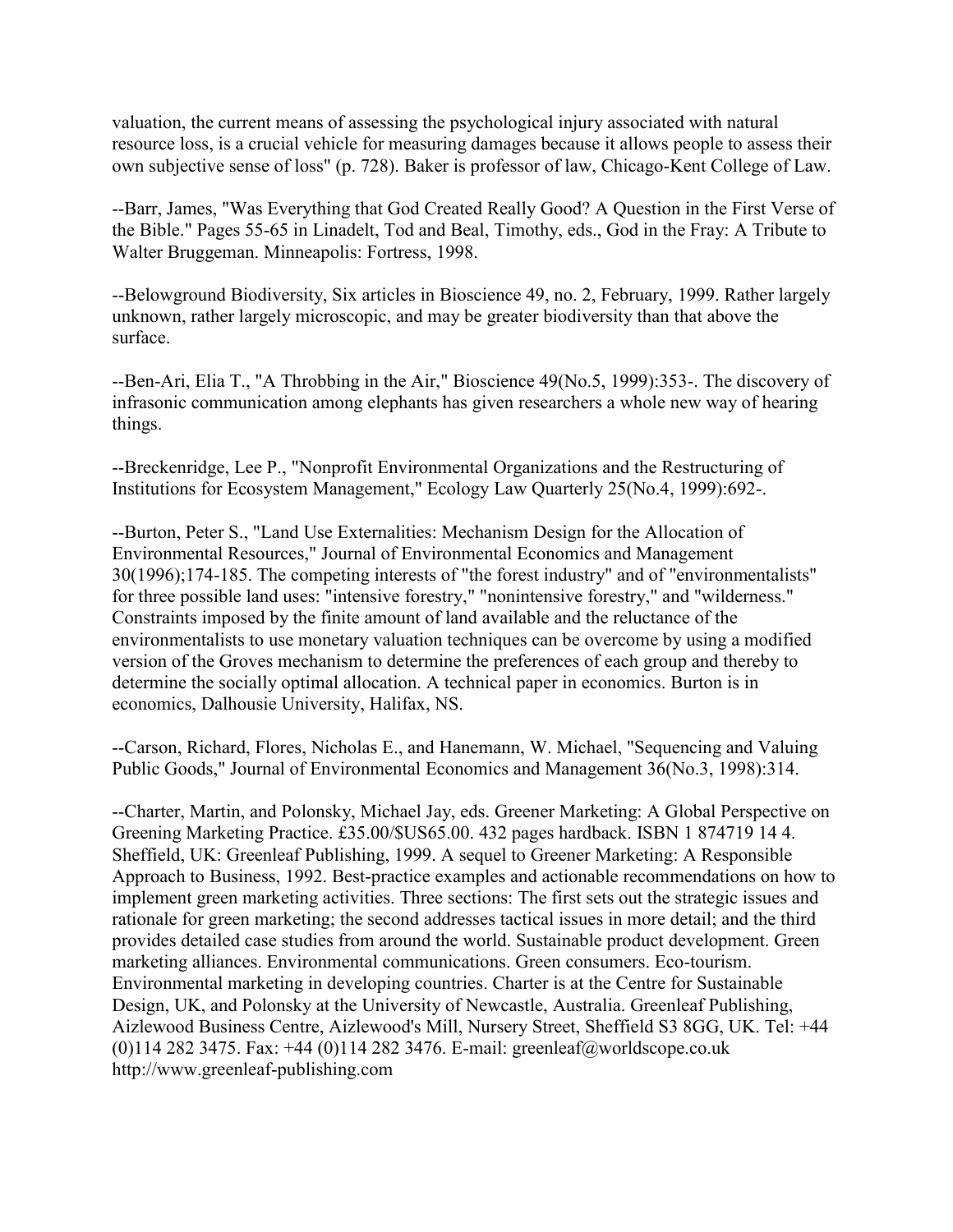--Clark, Ann Marie, Friedman, Elisabeth J., and Hochstetler, Kathryn, "The Sovereign Limits of Global Civil Society: A Comparison of NGO Participation in UN World Conferences on the Environment, Human Rights, and Women," World Politics 51(No.1, 1998):1-.

--Clifford, Mary, ed., Environmental Crime: Enforcement, Policy, and Social Responsibility. Gaithersburg, MD: Aspen Publishers, 1998. 532 pages. With instructor's manual. Ten contributors, the history of environmental protection efforts, case studies to illustrate controversial environmental issues.

--Cobb, John B., Jr., The Earthist Challenge to Economism: A Theological Critique of the World Bank. New York: St. Martins, 1999. 192 pages. \$ 65.00. A penetrating critique of the World Bank in development and environmental conservation, because Cobb hopes that, troublesome though the Bank has been and is, it will "lead the world beyond economism to earthism." History has moved through a series of epochs, each ordered by a dominant social institution. Each such social institution has developed an ideology that functions as that society's "shared religion." The excesses of this ideology lead to the demise of the dominant institution and the rise of another. In the medieval period the church governed, and came to dominate with an inordinately selfserving ideology. Social power and authority shifted to the state, and nationalism developed with its own self-aggrandizing tendencies, substituting for religion. Power has now shifted to economic institutions, notably the European Economic Community/Union, the International Monetary Fund, The World Bank, and the World Trade Organization. The assumption is that all people will be better off if market forces replace national policies--economism. But economism is destined increasingly to bring about its own ideological and institutional demise. What's next? Earthism. Earthists "see the health of the Earth, including its human inhabitants, as of supreme importance." Economism, ideologically degenerating, implies that the poor will get poorer and natural environments will continue to be degraded, and consumerism in developed nations will escalate. We ought all to become earthists, and so can, and ought, the World Bank. Cobb analyzes how. He even applauds the bank's current president, James Wolfensohn, for espousing the kinds of values and pushing the bank to embody the kinds of funding priorities that could demonstrate "an earthist paradigm for development." Cobb is emeritus, Claremont School of Theology.

--Coggins, George C., "Regulating Federal Natural Resources: A Summary Case Against Devolved Collaboration," Ecology Law Quarterly 25(No.4, 1999):602-.

--Coglianese, Cary, "The Limits of Consensus: The Environmental Protection in Transition: Toward a More Desirable Future," Environment 41 (no. 3, 1999):28-33. Efforts to develop consensus-based recommendations in environmental policy through a series of dialogues with leaders from industry, government, think tanks, and environmental groups are floundering. It will help to get clear on the limits of consensus in the development of environmental policy. Coglianese is in Public Policy, John F. Kennedy School of Government, Harvard.

--Cole, Luke, "The Theory and Reality of Community-Based Environmental Decisionmaking: The Failure of California's Tanner Act and Its Implications for Environmental Justice," Ecology Law Quarterly 25(No.4, 1999):733-.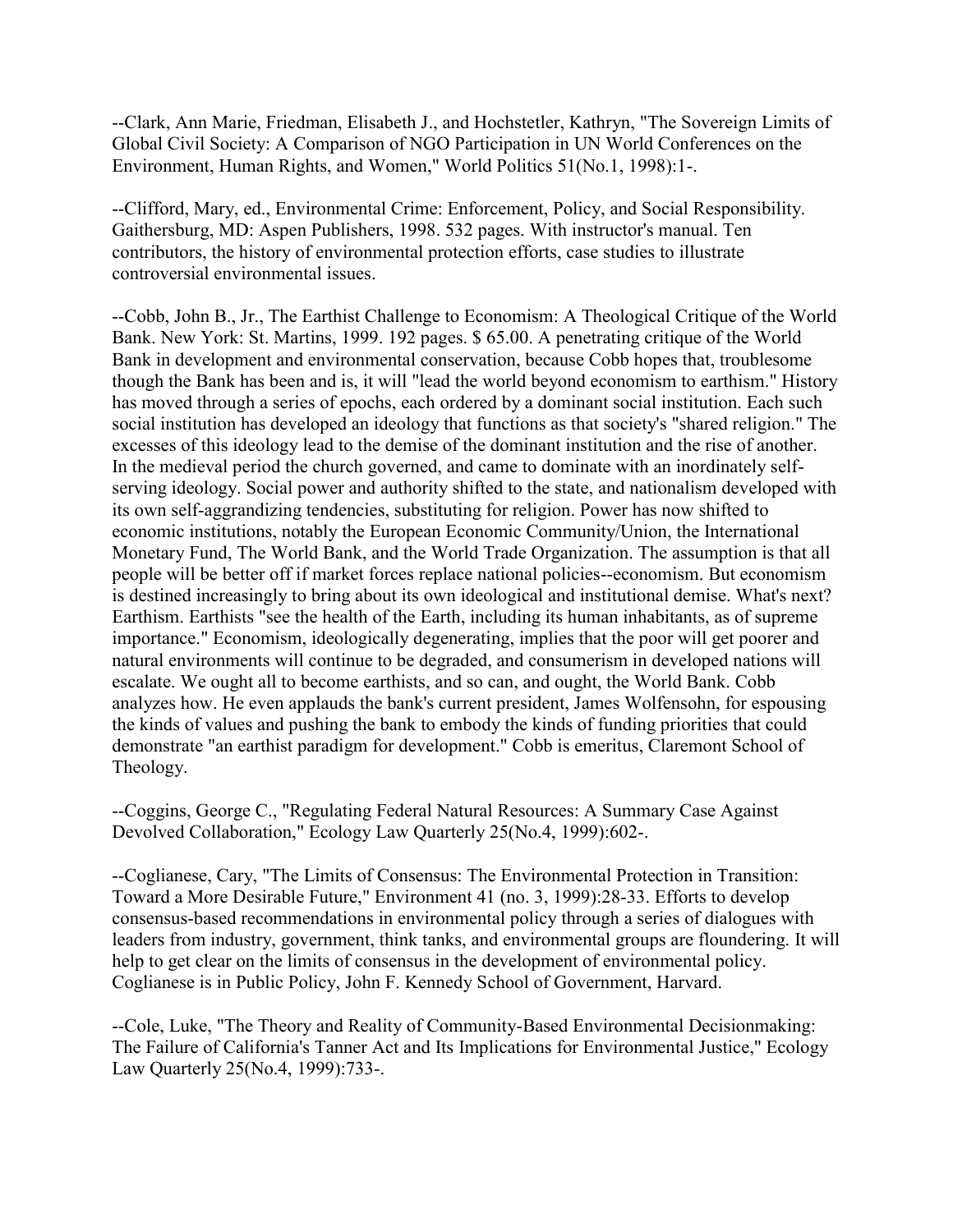--Corson, Walter H., "Priorities for a Sustainable Future: The Role of Education, the Media, and Tax Reform," Journal of Social Issues 51 (no. 4, 1995):37-61. Twelve priority actions to alleviate environmental degradation. Ecological and societal literacy may be necessary conditions for change; ecological tax reform may be an important intermediate step. Social marketing media campaigns could catalyze behavioral change and facilitate progress toward a sustainable future. Corson is in environmental politics, George Washington University.

--Cronin, John, and Kennedy, Jr., Robert F., The Riverkeepers. New York: Scribner's, 1997. Critical initiative in action seeking to restore the Hudson River.

--Dardick, Samuel, "Land Use Planning, Communities, and Environmental Limits," Ecology Law Quarterly 25(No.4, 1999):659-. The changing politic of the Northern California Sierra.

--Desai, Uday, eds., Ecological Policy and Politics in Developing Countries: Economic Growth, Democracy, and Environment. Albany, NY: SUNY Press, 1998. 416 pages. \$ 28.00.

--diNorcia (di Norcia), Vincent, "Environmental and Social Performance," Journal of Business Ethics 15(1996):773-784. If an organization cares for nature it will so act as not to harm the ecosystems it affects, or when it cannot so act at the moment it will commit itself to such action over time. Credible commitment requires an action plan with specified targets determining the best ecologically beneficent pollution abatement and ecosystem improvements. Four direct environmental performance measures are analyzed: pollutant loads, pollutant concentrations, ecosystem impacts, and ecosystem restoration. A model of ecologically beneficent performance that is microscopic in detail and regional in scope. Economics and ecology should be mutually reinforcing, just as sustainable development suggests. di Norcia is in environmental management, University of Sudbury, Sudbury, Ontario.

--Doremus, Holly, "Preserving Citizen Participation in the Era of Reinvention: The Endangered Species Act Example," Ecology Law Quarterly 25(No.4, 1999):707-.

--Fairfax, Sally K., "The Federal Forests Are Not What They Seem: Formal and Informal Claims to Federal Lands," Ecology Law Quarterly 25(No.4, 1999):630.

--Ferré, Frederick, "Cosmic Context, Earthling Ethics," Journal of the American Academy of Religion 67(1999):435-446. Review essay of Rasmussen, Larry J., Earth Ethics (Orbis, 1996); Grange, Joseph, Nature: An Environmental Cosmology (SUNY, 1997); and Murphy, Nancey and Ellis, George F. R., On the Moral Nature of the Universe: Theology, Cosmology, and Ethics (Fortress, 1996). "If the above three books are any portent, there may yet be grounds for hope. All are written out of the unsustainable precariousness of modernity, as a way of life and a way of thought. All are integrative. All are informed by science but wary of scientism. All recognize the power of faulty cosmological vision to distort human relations, both with other humans and with the earth on which we dwell." Ferré is philosophy emeritus, University of Georgia.

--Freyfogle, Eric T., "The Particulars of Owning," Ecology Law Quarterly 25(No.4, 1999):574-.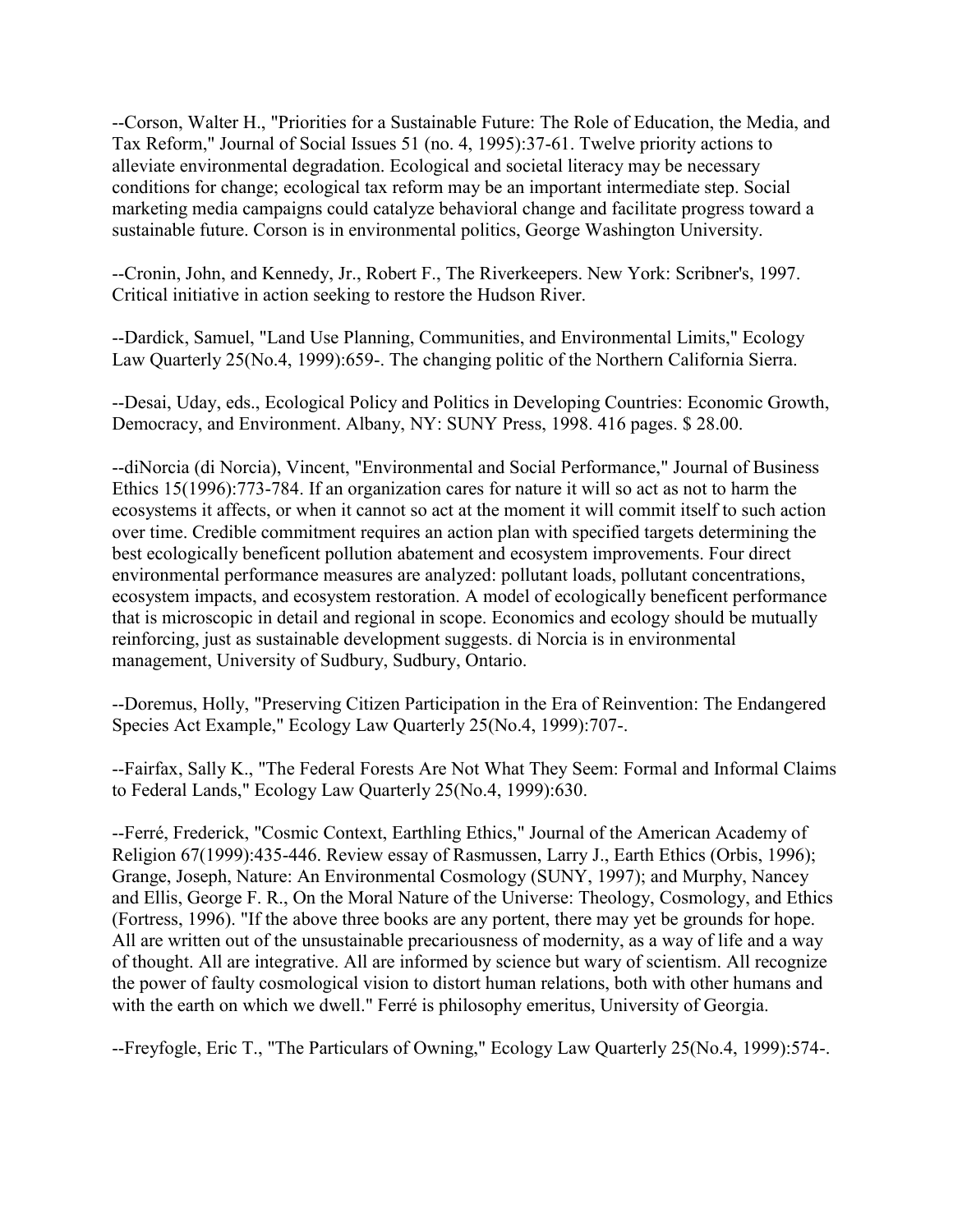--Garber, Steven, and Hammitt, James K., "Risk Premiums for Environmental Liability: Does Superfund Increase the Cost of Capital," Journal of Environmental Economics and Management 36(No.3, 1998):267-.

--Huffman, James L., "Land Ownership and Environmental Regulation," Ecology Law Quarterly 25(No.4, 1999):591-.

--Hunziker, M., Kienast, F., "Potential Impacts of Changing Agricultural Activities on Scenic Beauty--A Prototypical Technique for Automated Rapid Assessment," Landscape Ecology 14(No.2,1999):161-.

--Hutanuwatr, Pracha, "Wilderness Experience for Personal Growth in Siam," International Journal of Wilderness 5(no. 1, 1999):34-37. Draws on the tradition of monks and nuns living in a forest monastery, with an art of searching for deeper meanings in nature and respect for life. Hutanuwatr is a former Buddhist monk.

--Jamieson, Dale, ed., Singer and His Critics. Oxford: Blackwell Publishers, 1999. 368 pages. \$ 64 hardcover. Responses to the work of Peter Singer. Contains of relevance here: --Solomon, Robert C., "Peter Singer's Expanding Circle: Compassion and the Liberation of Ethics"

--McGinn, Colin, "Our Duties to Animals and the Poor"

--Holton, Richard and Langton, Rae, "Empathy and Animal Ethics"

--Hare, R.M., "Why I Am only a Demi-vegetarian"

--Rolston, Holmes, III, "Respect for Life: Counting what Singer Finds of no Account"

--Singer, Peter, "A Response."

--Kagan, Robert A., "Trying to Have It Both Ways: Local Discretion, Central Control, and Adversarial Legalism in American Environmental Regulation," Ecology Law Quarterly 25(No.4, 1999):718-.

--Kahn, Peter H., Jr., The Human Relationship with Nature: Development and Culture. Cambridge, MA: MIT Press, 1999. 281 pages. Research and theory on how humans develop a relationship with nature, using a developmental psychology framework. An analysis of eight years of study of children, young adults, and parents in diverse geographical locations, ranging from an economically impoverished black community in Houston, Texas, to a remote village in the Brazilian Amazon. Features children, with the question how far environmental sensitivity is already present in children and how far it develops in later life. Analyzes whether there are universal features in the human relationship with nature, and discovers some tendencies toward biophilia transculturally, with cultural modifications. Challenges the postmodern claim that nature is a only a cultural construction. An excellent combination of philosophical analysis and empirical research. Kahn is in psychology at Colby College, Waterville, Maine.

--Keekok Lee, The Natural and the Artefactual: The Implications of Deep Science and Deep Technology for Environmental Philosophy. Lanham, MD: Lexington Books (Rowman & Littlefield), 1999. Pages 288. ISBN 0-7391-0061-0. \$35.00 cloth. Released in June. Keekok Lee challenges one of the central assumptions of contemporary environmentalism: that if we could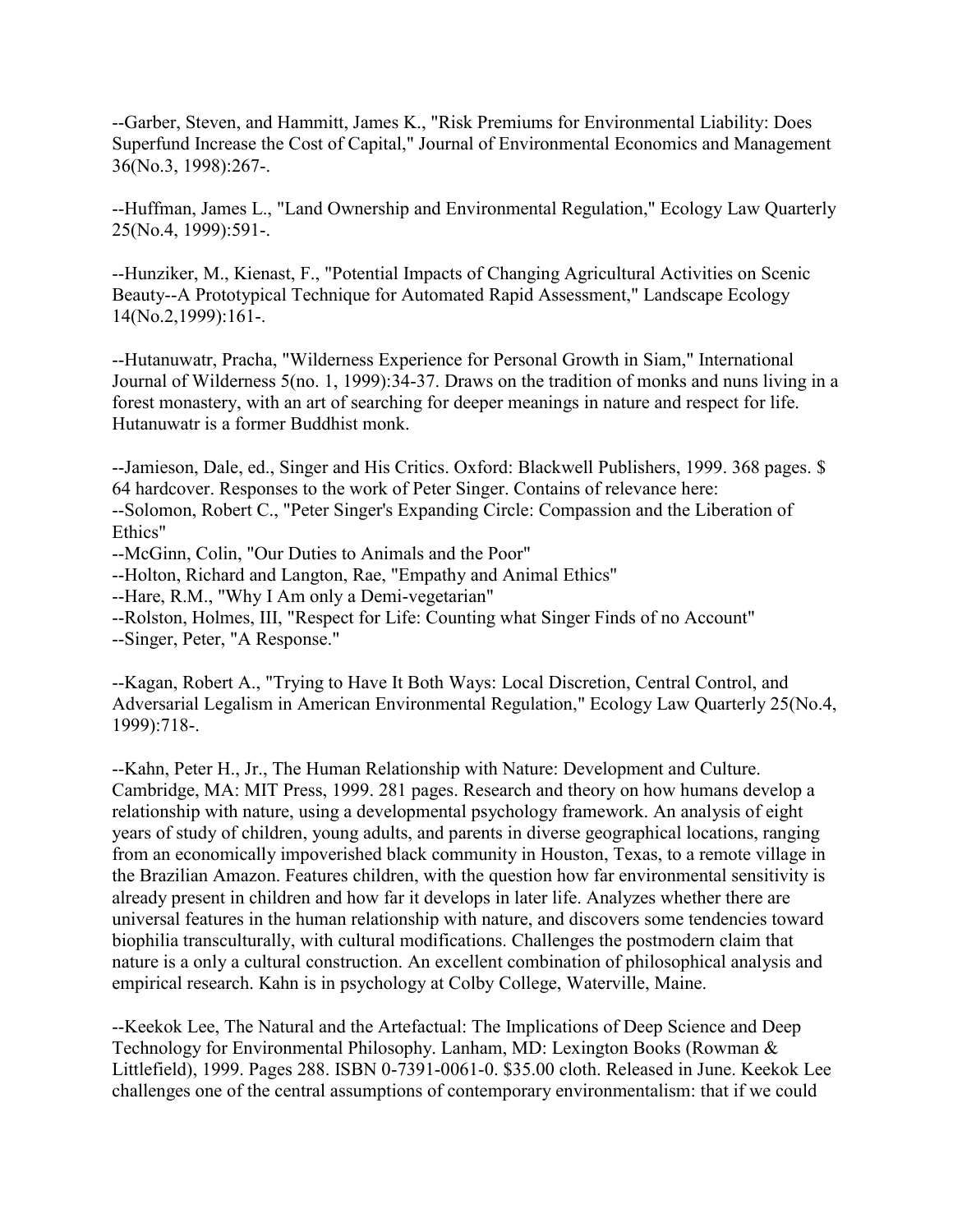reduce or eliminate pollution, we could "save" the planet without unduly disrupting our modern, industrialized societies. Lee argues instead that the process of modernization, with its attendant emphasis on technological innovation, has fundamentally transformed "nature" into just another man-made "artefact." Ultimately, what needs to be determined is if nature has value above and beyond human considerations, whether aesthetic, spiritual, or biological. Provocative, a revolutionary attempt to reconfigure environmental ethics, positing the existence of two separate ontological categories - the "natural" and the "artefactual." Natural entities, be they organisms or inert mater, are "morally considerable" because they possess the ontological value of independence, whereas artefacts are created by humans expressly to serve their interest and ends. Contents:

--Chapter: 1. Worldviews: Modern and Pre-modern Modernity; The Old Philosophy and the Old Science; The New Science and Its Method, includes Modern Science and the History of Technology: Transforming the Natural to Become the Artefactual.

2. Modern Technology, the Philosophy of Technology, and the Philosophy of Science. Chapter 3: Independence, Human Design and Artefacticity, including the Natural: Different Senses of `Nature' and the End of Nature?

Chapter 4: Technology: Threats to the Natural, Extant Technology and the Less Radical Threat to the Natural, including the Humanization of Nature, and the Naturalization of Humanity. Chapter 5: Ontology and Axiology, Abiotic Nature and Intrinsic Value.

Appendix 2: Is Nature a Mere Social Construct? Lee teaches philosophy at the University of Manchester, UK.

--Knight, Richard L. "Private Lands: The Neglected Geography," Conservation Biology 13(No .2, 1999):223-.

--Krebs, Angelika, Ethics of Nature. New York, Berlin: Walter de Gruyter, 1999. With a foreword by Bernard Williams. 162 pages. Paper. In English. The ethics of nature is an inquiry into the value of nature. Is nature's only value instrumental for humans, or does nature also have intrinsic value? Can anthropocentrism be defended or must we move to a physiocentric moral position?

Contents:

Part I. Basic Concepts. Nature. Ethics. Anthropocentrism and Physiocentrism. Pathocentrism: All sentient beings have moral status. Biocentrism: All living beings have moral status. Radical physiocentrism: All of nature has moral status.

Part II. Seven anthropocentric arguments for the value of nature. 1. The basic needs argument. 2. The aisthesis argument: nature is the source of many pleasant sensations and feelings. 3. The aesthetic contemplation argument. 4. The natural design argument. 5. The heimat argument: sense of native inhabited place. 6. The pedagogic argument: human virtues encountering nature. 7. The meaning of life and true joy of living argument.

Part III. A hermaphroditic argument for the value of nature: holistic thinking opposing dualism. Part IV. Five physiocentric arguments for the value of nature. 1. The pathocentric argument. 2. The teleological argument. 3. The reverence for life argument. 4. The following nature argument. 5. The theological argument.

Between anthropocentrism as instrumental value for nature and physiocentrism as absolute value for nature lie enlightened anthropocentrism

and extensionist physiocentrism. Enlightened anthropocentrism accords nature various kinds of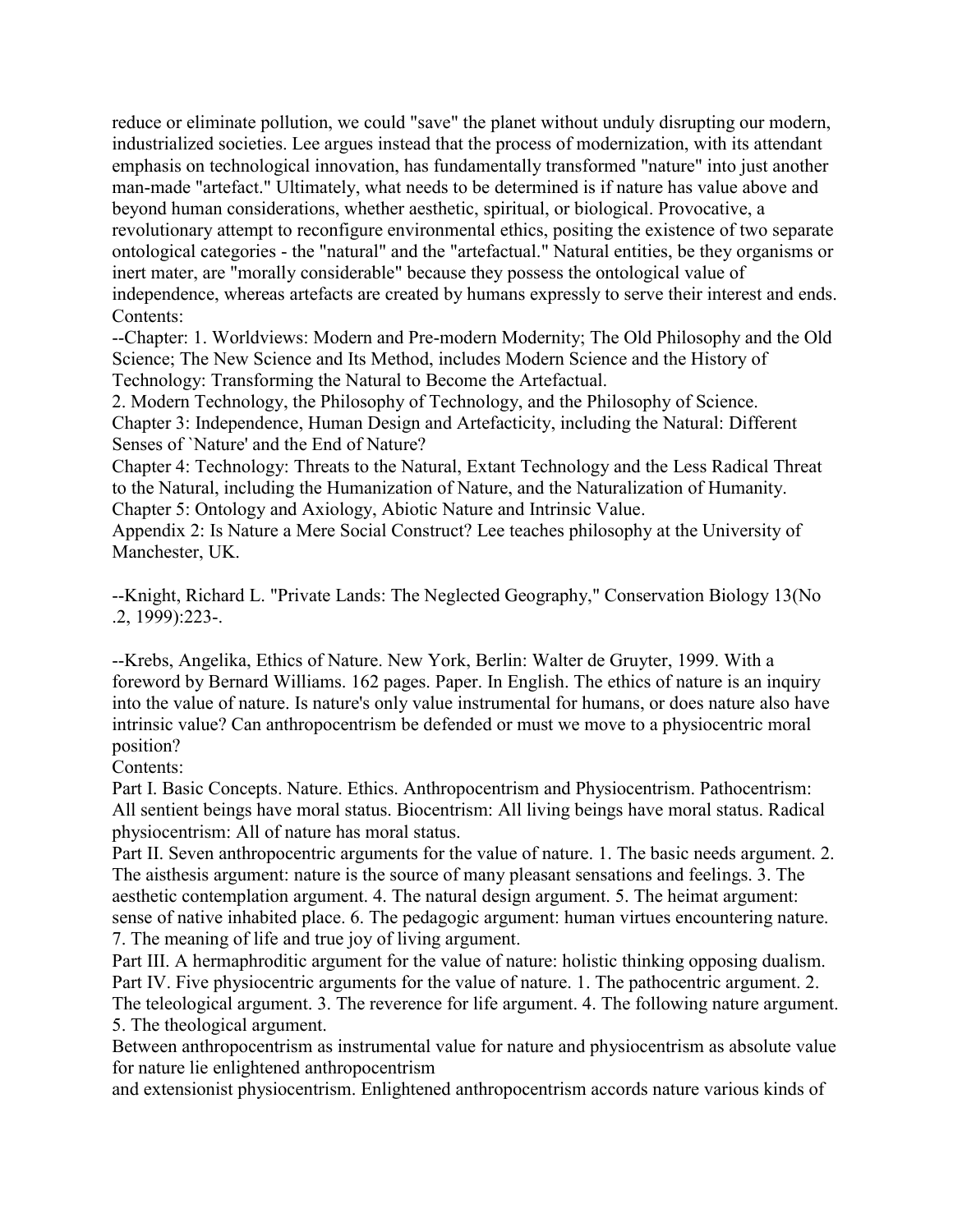eudaemonic intrinsic value, aesthetic intrinsic value, heimat value and sacredness. Extensionalist physiocentrism extends elements of human moral nature, notably respect for the well-being of others, to nature.

The ethics of nature should not be anthropocentric in the instrumentally-truncated sense but neither should it be anthropocentric in the extensional sense. Rather, it should be moderately physiocentric, more precisely, pathocentric. The ethics of nature must, however, remain anthropocentric in the epistemic sense. Those who press for a radical change, a paradigm shift, in our moral attitude toward nature, and brand anthropocentrism as the source of all ecological evil in the world are therefore wrong. We ought to orient our conduct toward nature based on the good of those beings, animal and human, who have a subjective good, who now life, and who will in the future live on Earth.

Krebs is in philosophy at the University of Frankfurt, Frankfurt am Main, Germany. This work expands her 1993 dissertation at the University of Frankfurt, also work at Oxford University and the University of California, Berkeley.

--Kube, Hanno, "Private Property in Natural Resources and The Public Weal In German Law-- Latent Similarities to the Public Trust Doctrine," Natural Resources Journal 37(No.4 1997):857-.

--Kuhn, Scott, "Regulation of Pollutants: Federal, State, and Local," Ecology Law Quarterly 25(No.4, 1999):647-. Expanding public participation is essential to environmental justice and the democratic decisionmaking process.

--Light, Andrew, "On the Irreplaceability of Place," Worldviews: Environment, Culture, Religion 2(1998):179-184. Analysis of a puzzle concerning Christoph Rehmann-Sutter and the irreplaceability of place. If places are designated as valuable in part because they are irreplaceable, and if any human can appreciate any place, then how can humans ever be part of a place if they are ultimately substitutable as agents who appreciate places? Two possible answers: Two kinds of bioregionalism, liberal bioregionalism and communitarian bioregionalism are identified. Liberal bioregionalism, recommended for the present, avoids the irreplaceability problem by jettisoning the need to focus on the special qualities of a particular place. Communitarian bioregionalism might be a goal down the road. Light is in philosophy and environmental studies, Binghamton University, SUNY.

--Light, Andrew, ed., Social Ecology after Bookchin. New York: The Guilford Press, 1998. 401 pages. \$ 20.00 paper. For close to four decades, Murray Bookchin's ecoanarchist theory of social ecology, one of the most controversial in the field, has challenged philosophers and activists working to link environmental concerns with the desire for a free and egalitarian society. Eleven contributors believe that Bookchin needs his critics and contemplate what next. Reassessing ecological ethics, combining social ecology and feminism, building decentralized communities, evaluating new technology, relating theory to activism, and improving social ecology through interactions with other left traditions. Light is in philosophy at State University of New York, Binghamton.

--Lindzey, Andrew, Animal Gospel: Christian Faith as If Animals Mattered, London: UK: Hodder and Stoughton and US: Louisville, KY: Westminster/John Knox Press, 1998.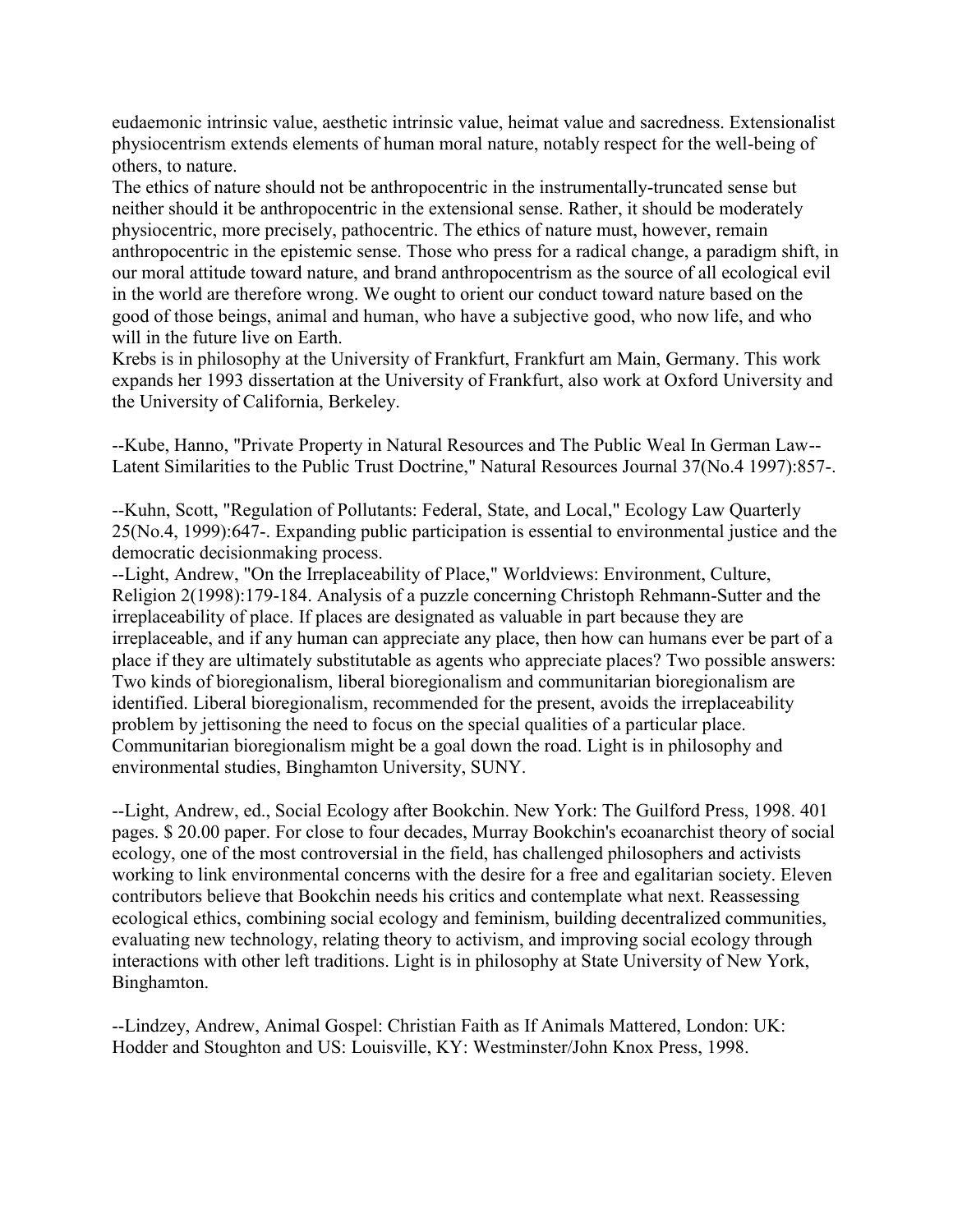--Lindzey, Andrew, and Yamamoto, Dorothy, Animals on the Agenda: Questions about Animals for Theology and Ethics. London: UK: SCM Press and Champaign, IL: US: University of Illinois Press, 1998.

--Lindzey, Andrew and Cohn-Sherbok, Dan, After Noah: Animals and the Liberation of Theology, London: UK: Cassells and in US distributed by Continuum, 1997.

--Lindzey, Andrew, Animal Rites: Liturgies of Animal Care. London, UK: SCM Press and in US distributed by Trinity Press International, 1999.

--Lindzey, Andrew, Animal Theology. London, UK: SCM Press and Champaign, IL, US: University of Illinois Press, 1994.

--Little, Jane Braxton, "Quiet! The Sounds of Nature are Harder to Hear," Wilderness, The Wilderness Society, 1999, pages 20-25. Increasing noise pollution in national parks and wilderness areas: commercial and military airplanes, tourist flights, ATV's, helicopters, snowmobiles, jet skis, and much more. Little is a freelance writer based in Plumas Country, CA.

--Mace, Georgina M., and Hudson, Elodie J. "Attitudes Toward Sustainability and Extinction," Conservation Biology 13(No.2, 1999):242-.

--Macguire, Daniel C., and Rasmussen, Larry L., Ethics for a Small Planet: New Horizons on Population, Consumption, and Ecology. Albany: SUNY Press, 1998. 151 pages. \$ 19.00 paper. --Masson, Jeffrey Moussiaeff, and McCarthy, Susan, When Elephants Weep. New York: Delacorte Press, 1995. A comprehensive argument for animal sensibility.

--May, Elizabeth, At the Cutting Edge: The Crisis in Canada's Forests. Toronto: Key Porter Books, Ltd. Canadian \$ 25.00. An analysis of what modern industrial forestry is all about, according to May, the wholesale destruction of Canada's natural heritage. Myths and half-truth perpetuated by the Forest Industry and the Canada government.

--McClosky, Michael, "Local Communities and the Management of Public Forests," Ecology Law Quarterly 25(No.4, 1999):624-.

--McElroy, Michael B., Nielsen, Chris P., and Lydon, Peter, eds., Energizing China: Reconciling Environmental Protection and Economic Growth. Cambridge, MA: Harvard University Committee on Environment, distributed by Harvard University Press, 1998. Studies of Phase I of the Harvard University Committee on Environment China Project (1995-1998). \$ 25, paper. 719 pages.

Nineteen contributors. Examples:

--Alford, William P., and Shen, Yuanyuan, "Limits of the Law in Addressing China's Environmental Dilemma"

--Panayotou, Theodore, "The Effectiveness and Efficiency of Environmental Policy in China" --Weller, Robert P., and Bol, Peter K., "From Heaven-and-Earth: Chinese Concepts of the Environment and Their Influence on Policy Implementation"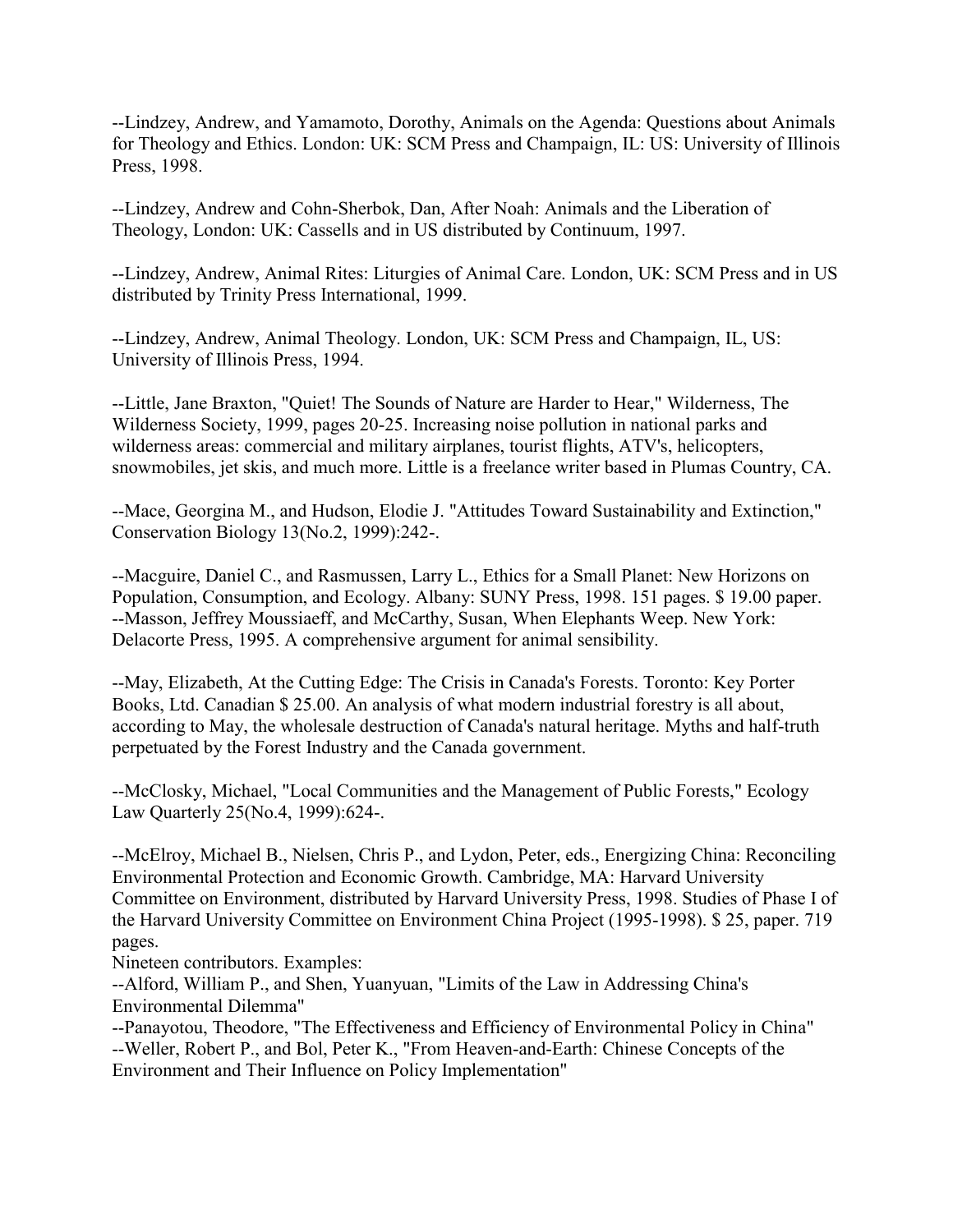--Wu, Baozhong, He, Kebin, Fan Yuansheng, and Shao, Weijun, "The Status and Trend of China's Policies on Climate Change"

--Morito, Bruce, "Aboriginal Right: A Conciliatory Concept," Journal of Applied Philosophy 13(No.2, 1996):123-.

--Murphy, Patrick D., ed., Literature of Nature: An International Sourcebook. Chicago: Fitzroy Dearborn Publishers, 1998. ISBN 1-57958-010-6. Essays, selections, analysis from U.S. and Canada, England, Ireland, Wales, Scotland, France, Germany, Malta, Romania, Russia, Australia, New Zealand, Japan, Korea, China, Taiwan, Africa, the Arab world, Brazil, the Caribbean, Latin America, the Arctic, Antarctica.

--NaughtonTreves (Naughton-Treves), Lisa, and Sanderson, Steven, "Property, Politics and Wildlife Conservation," World Development 23 (no. 8, 1995):1265-1275. Wildlife conservation and property rights. A summary of the historical development of wildlife property rights. The political determination of property regimes is critical to conservation, especially in regard to wild fauna. Property rights concerning wild fauna differ from other property rights claims, including landed property, intellectual property, and rights governing the use of wild flora. No single property form is adequate for wildlife conservation. Property as an institution is incomplete; the exceptional character of wild fauna and the property rights that govern it are organic. The authors are at the University of Florida, Gainesville.

--Noel, Erin, "Foreword: Symposium: Power, Politics, and Place: Who Holds the Reins of Environmental Regulation," Ecology Law Quarterly 25(No.4, 1999):559-.

--Norman, Richard, "Interfering with Nature," Journal of Applied Philosophy 13(No.2, 1996):1-. --Norton Bryan, Costanza, Robert, and Bishop, R., "The Evolution of Preferences: Why `Sovereign' Preferences May Not Lead to Sustainable Policies and What To Do about It," Ecological Economics 24(1998):193-211.

--Nunez, Theodore W., "Rolston, Lonergan, and the Intrinsic Value of Nature," Journal of Religious Ethics 27 (no. 1, Spring, 1999):105-128. In recent metaethical debate over ways to justify the notion of intrinsic natural value, some neopragmatists have challenged realist conceptions of scientific and moral truth. Holmes Rolston defends a critical-realist epistemology as the basis for a metaphysics of "projective nature" and a cosmological narrative--both of which set up a historical ontology of objective natural value. Pure ecological science informs the wilderness experience of Rolston's ideal epistemic subject, the "sensitive naturalist." Nunez argues that Rolston's account of the relation between knowing and valuing can be clarified and strengthened by appropriating Bernard Lonergan's transcendental method. Conversely, Lonergan's view of moral self-transcendence can be developed further in light of Rolston's virtue epistemology, which is embodied in the figure of the sensitive naturalist. Key words: critical realism, environmental ethics, epistemology, intrinsic value, value theory. The commentaries are:

--Frankenberry, Nancy, "On Empty Compliments and Deceptive Detours: A Neopragmatist Response to Theodore W. Nunez," Journal of Religious Ethics 27 (no. 1, Spring, 1999):129-136. Neopragmatist reasons for repudiating metaphysical realism's notions of intrinsicality and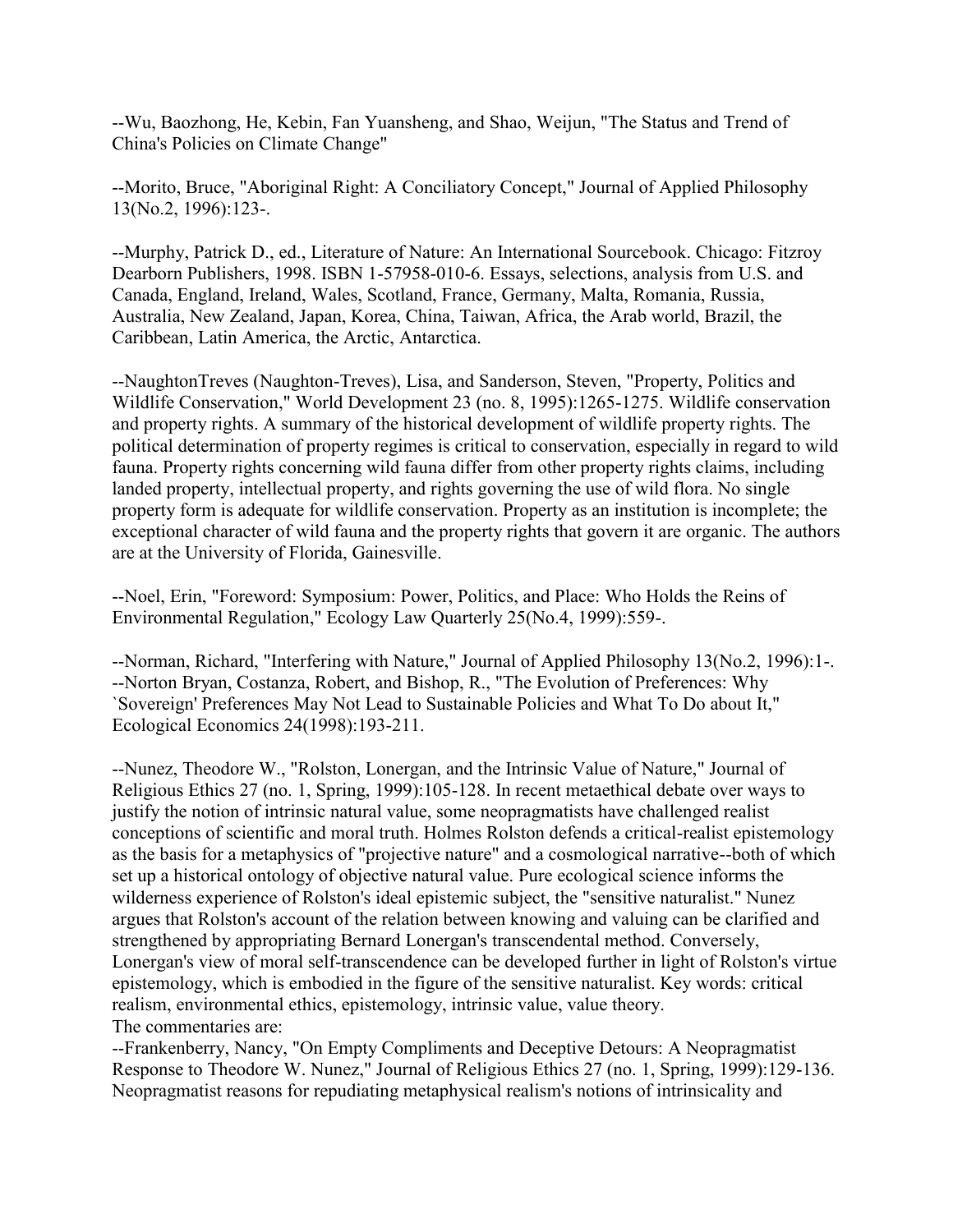subject-independent reality. Following the holism of Donald Davidson and Richard Rorty rather than the epistemological premises of Holmes Rolston and Bernard Lonergan, coping with the ecological crisis does not require conjuring up an epistemic crisis. Environmental ethics in neopragmatist hands would seek procedures for bringing about agreement in improving our practices, not our epistemology. Frankenberry is in religion at Dartmouth College, Hanover, NH. --Jackson, Timothy P., "Ambivalences about Nature and Naturalism," Journal of Religious Ethics 27 (no. 1, Spring, 1999):137-144. A "die-hard supernaturalist," someone "at two with nature" who would be "at one with God" has mixed feelings about Theodore Nunez's defense of naturalism. Unlike neopragmatists, Jackson is not troubled by Nunez general realism about value; he takes exception not to Nunez theoretical account of truth, but to his specific axiology. Jackson does not share Nunez's confidence that Rolston's "projective nature" can provide reliable moral inspiration. Instead such inspiration can arise only from the holiness of God. Jackson teaches ethics at Candler School of Theology, Emory University, Atlanta. --Nunez, Theodore W., "The Author Replies," Journal of Religious Ethics 27 (no. 1, Spring, 1999):145-148.

--Nunez, Theodore W., Holmes Rolston, Bernard Lonergan and the Foundations of Environmental Ethics, Ph.D. thesis, Catholic University of America, Washington, spring 1999. Nunez is in ethics at Villanova University, Villanova, PA. A summary argument, with commentaries, appears as "Rolston, Lonergan, and the Intrinsic Value of Nature," Journal of Religious Ethics 27 (no. 1, Spring, 1999):105-128. See that entry.

--Ohara (O'Hara), Sabine U., "Sustainability: Social and Ecological Dimensions," Review of Social Economy 53(no. 4, 1995):529-551). Sustainability has generated many and often conflicting definitions. An overlooked dimension is the importance of the "informal" or household sector. To move toward sustainability it is imperative to regain a broader understanding of economics. Three principles are needed for this expansion of understanding: concreteness rather than abstraction; connectedness rather than isolation; and diversity rather than homogeneity. All three are informed by feminist theory. O'Hara is at Rensselaer Polytechnic Institute, Troy, NY.

--Orians, F. Barbara, "Animal Well-Being." Chapter 12 in Emily Baker and Michael Richardson, eds., Ethics Applied, edition 2 (New York: Simon & Schuster, 1999), pages 439-471. ISBN 0- 536-01867-7. Five positions regarding nonhuman animals: animal exploitation, animal use, animal welfare, animal rights, animal liberation. Moral standing of animals: the utilitarian case, the natural rights argument. The case against moral consideration of animals. Use of animals in education. Biomedical research. Animals as food. Animal testing. Blood sports. Greyhound racing. Zoos, Marine Mammal Exhibits. Orians is a Senior Research Fellow, Kennedy Institute of Ethics, Georgetown University.

--Orts, Eric W., "Reflexive Environmental Law," Northwestern University Law Review 89(1995):1227-1340. Most environmental law is regulation, command and control of business by outside law, imposed by political authorities. A better approach is reflexive environmental law, where businesses from within adopt systematic ways of thinking and operating in an environmentally responsible manner. This creates a climate in which businesses voluntarily adopt procedures to encourage environmentally sound decision making and to monitor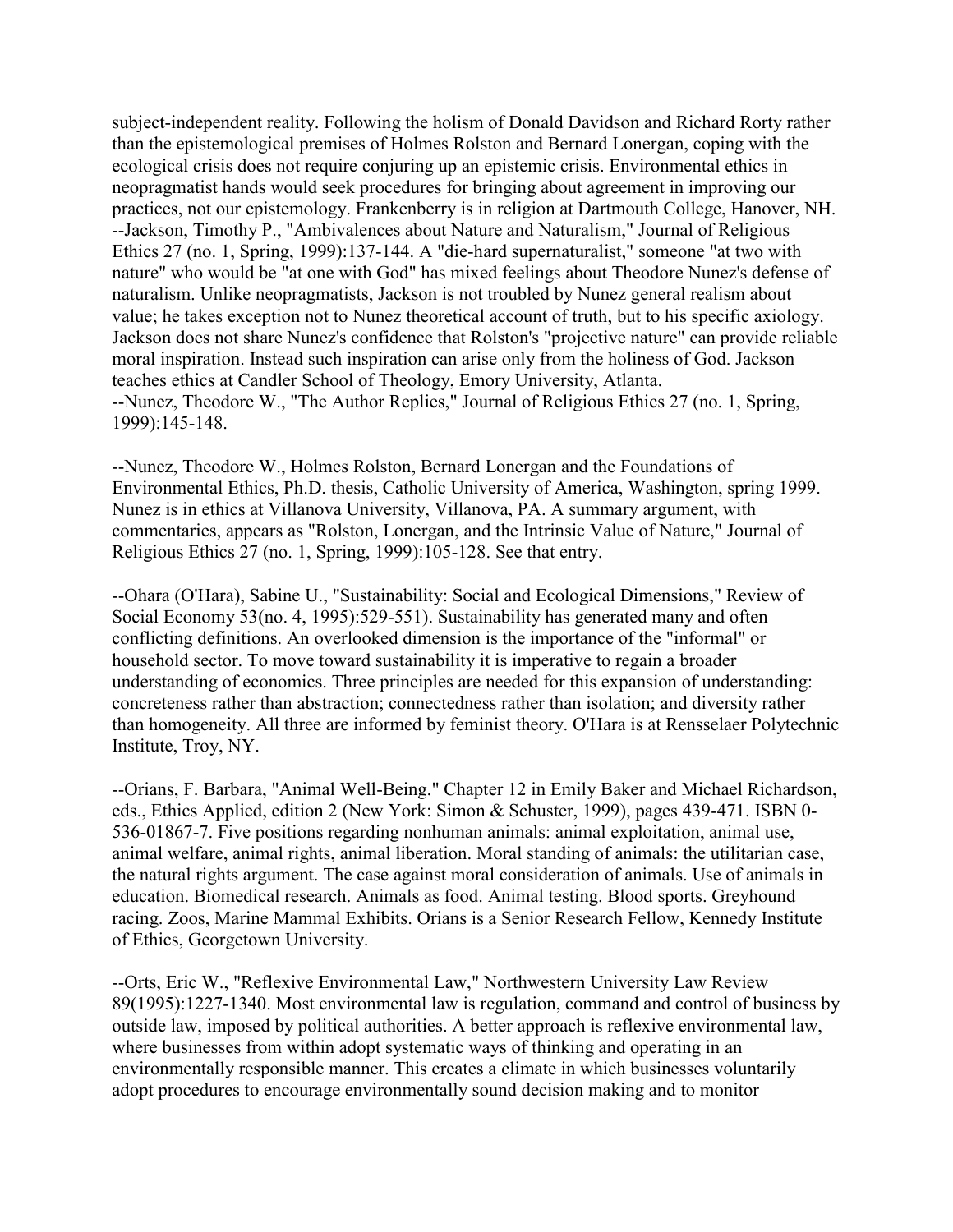environmental progress. Long article with much detail and nearly 500 legal-style footnotes. Orts is in law, The Wharton School, University of Pennsylvania.

--Page, II, Charles R., Jesus and the Land. Nashville: Abingdon Press, 1995. The life of Jesus reconstructed on insights from the land, and Jesus' attitudes to the land. Page is at the Jerusalem Center for Biblical Studies, Jerusalem.

--Peet, Richard, and Watts, Michael, eds. Liberation Ecologies: Environment, Development, Social Movements. London; Routledge, 1996. 273 pp. Contents include the following: --Peet, Richard and Michael Watts, "Liberation Ecology." Development, sustainability, and environment in an age of market triumphalism. pp. 1-45.

--Escobar, Arturo, "Constructing Nature." Elements for a post-structural political ecology. pp.46- 68.

--Yapa, Lakshman, "Improved Seeds and Constructed Scarcity." pp.69-85.

--Bebbington, Anthony, "Movements, Modernizations, and Markets." Indigenous organizations and agrarian strategies in Ecuador. pp.89-109.

--Zimmerer, Karl S., "Discourses on Soil Loss in Bolivia." Sustainability and the search for socioenvironmental "middle ground". pp.110-124.

--Moore, Donald S., "Marxism, Culture, and Political Ecology." Environmental struggles in Zimbabwe's Eastern Highlands. pp.125-147.

--Jarosz, Lucy. "Defining Deforestation in Madagascar." pp.148-164.

--Carney, Judith A., "Converting the Wetlands, Engendering the Environment." The intersection of gender with agrarian change in Gambia. pp.165-187.

--Schroeder, Richard and Suryanata, Krisnawati, "Gender and Class Power in Agroforestry Systems." Case studies from Indonesia and West Africa. pp.188-204.

--Rangan, Haripriya, "From Chipko to Uttaranchal." Development, environment, and social protest in the Garhwal Himalayas, India. pp.205-226.

--Muldavin, Joshua S.S., "The Political Ecology of Agrarian Reform in China." The case of Heilongjiang Province. pp.227-259.

--Watts, Michael and Peet, Richard, "Conclusion." Towards a theory of liberation ecology. pp. 260-269. Peet is professor of geography, Clark University, Massachusetts. Watts is professor of geography and Director of the Institute of International Studies, University of California, Berkeley.

--Pounds, J. Alan, Fogden, Michael P., and Campbell, John H., "Biological Response to Climate Change on a Tropical Mountain," Nature 398(15 April 1999):611-615. Recent warming has caused changes in species distribution and abundance on a tropical mountain in Costa Rica; the extent of these effects is unclear. Twenty of fifty species of frogs and toads have disappeared. Some data suggests this is from lifting cloud levels due to climate warming. One species is the locally endemic golden toad (Bufo periglenes), which could be the first extinction due to global warming. See related article, Still, Christopher J., et al., "Simulating the Effects of Climate Change on Tropical Montane Cloud Forests," Nature 398(15 April 1999):608-610.

--Reigota, Marcos, "Tempo e Ecologia. Time and Ecology," Utopía y Praxis Latinoamericana: Revista Internacional de Filosofia Iberoamericana y Teoría Social, Año 3, No. 5, Julio-Diciembre 1998. As we analyze the notion of time in ecology, we must consider the history of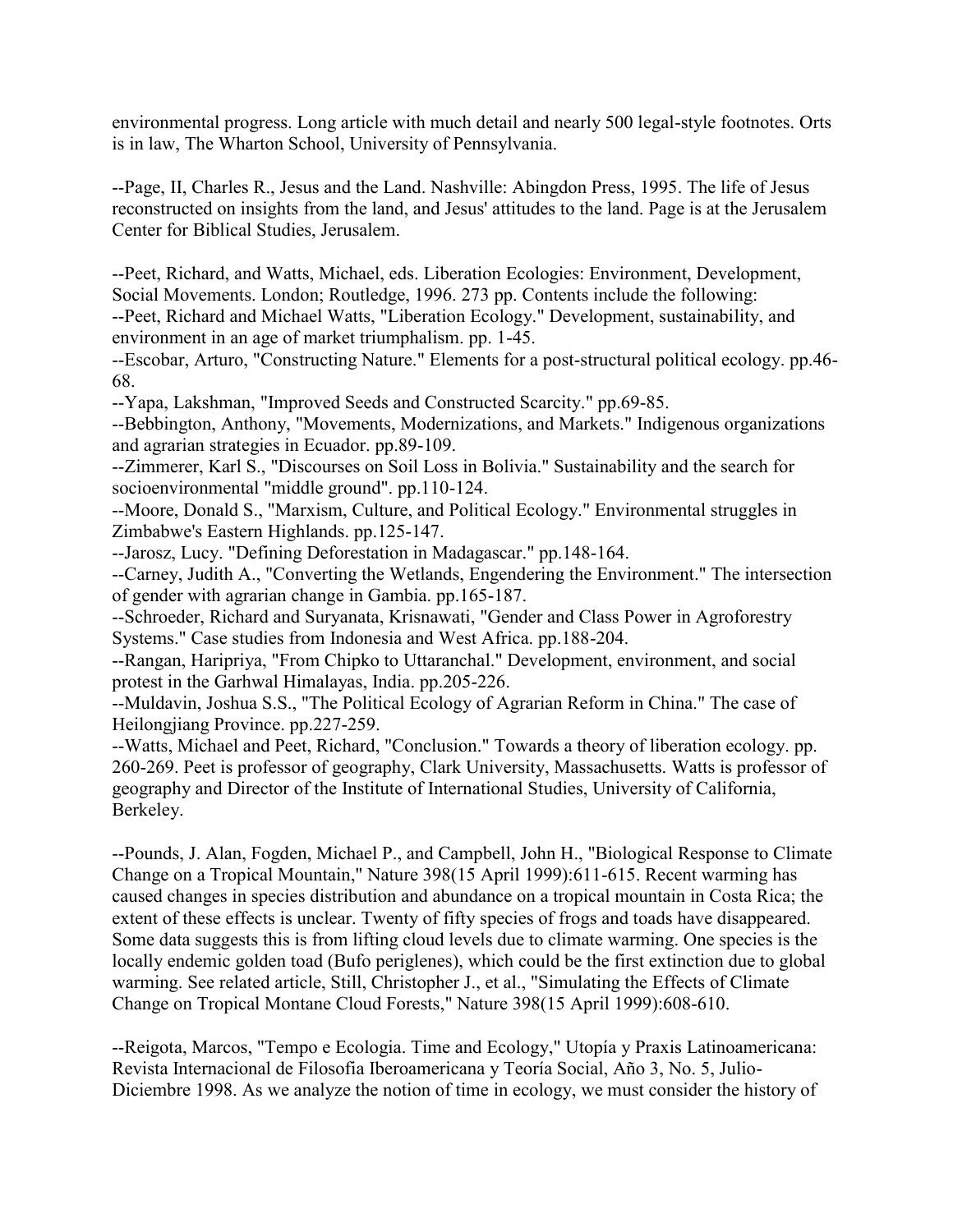life, its relation, to culture, values and representations that reflect the complex daily relationships between human beings throughout evolution of the Earth. The human presence is important on the evolutionary time scale, no matter how small it is. In ecological time there are elements that are inseparable and complementary. They are the improvised (unusual) instant, the limitless historical, geological and biological time and the question about the possibilities to come. Reigota is at the Universidade de Sorocaba, Brazil.

--Reigota, Marcos, "Brazilian Art and Literature: Oswald de Andrade's Contribution to Global Ecology." Pages 359-365 in Murphy, Patrick D., ed., Literature of Nature: An International Sourcebook. Chicago: Fitzroy Dearborn Publishers, 1998. ISBN 1-57958-010-6. Oswald de Andrade (1890-1954) was a Brazilian intellectual and poet, a critic of the modern transformation of Brazilian society, with significant ecological insights. Reigota is at the Universidade de Sorocaba, Brazil.

--Ricketts, Taylor H., Dinerstein, Eric, and Loucks, Colby, "Who's Where in North America?" Bioscience 49(No.5, 1999):369-. Patterns of species richness and the utility of indicator taxa for conservation.

--Rodd, Rosemary, "Evolutionary Ethics and the Status of Non-Human Animals," Journal of Applied Philosophy 13(No.2, 1996):63-.

--Roebuck, Paul, and Phifer, Paul, "The Persistence of Positivism in Conservation Biology," Conservation Biology 13(No.2, 1999):444-.

--Rollins, Kimberly, Lyke, Audrey, "The Case for Diminishing Marginal Existence Values," Journal of Environmental Economics and Management 36(No.3, 1998):324-.

--Rolston, Holmes, III, "Ethics and the Environment." Chapter 11 in Emily Baker and Michael Richardson, eds., Ethics Applied, edition 2 (New York: Simon & Schuster, 1999), pages 407- 437. ISBN 0-536-01867-7. Introductory summary of environmental ethics in a text designed for junior college use. Twelve types of environmental ethics: 1. Humanistic and Naturalistic Ethics. 2. Humans, Animals, and a Land Ethic. 3. Biocentrism and Respect for Life. 4. Deep Ecology. 5. Theology and the Environment. 6. Expanding Communities. 7. Axiological Environmental Ethics. 8. Political Ecology. 9. Sustainable Development and Sustainable Biosphere. 10. Bioregionalism. 11. Ecofeminism. 12. Pluralism, Postmodernism, and a Sense of Place. Rolston is in philosophy at Colorado State University.

--Sanchez-Azofeifa, G. Arturo, Quesada-Mateo, Carlos, and Bawa, Kamaljit S., "Protected Areas and Conservation of Biodiversity in the Tropics," Conservation Biology 13(No.2, 1999):407-.

--Sandvik, Hanno, "On Human Population Growth, Natural Selection, and the Tragedy of the Commons," Conservation Biology 13(No.2, 1999):447-.

--Saner, Marc A., Environmental Ethics and Biotechnology: A Test of Norton's Convergence Hypothesis, M. A. thesis in philosophy, Carleton University, Ottawa, Ont. May, 1999. Bryan Norton's convergence hypothesis asserts that environmentalists "of all stripes" can achieve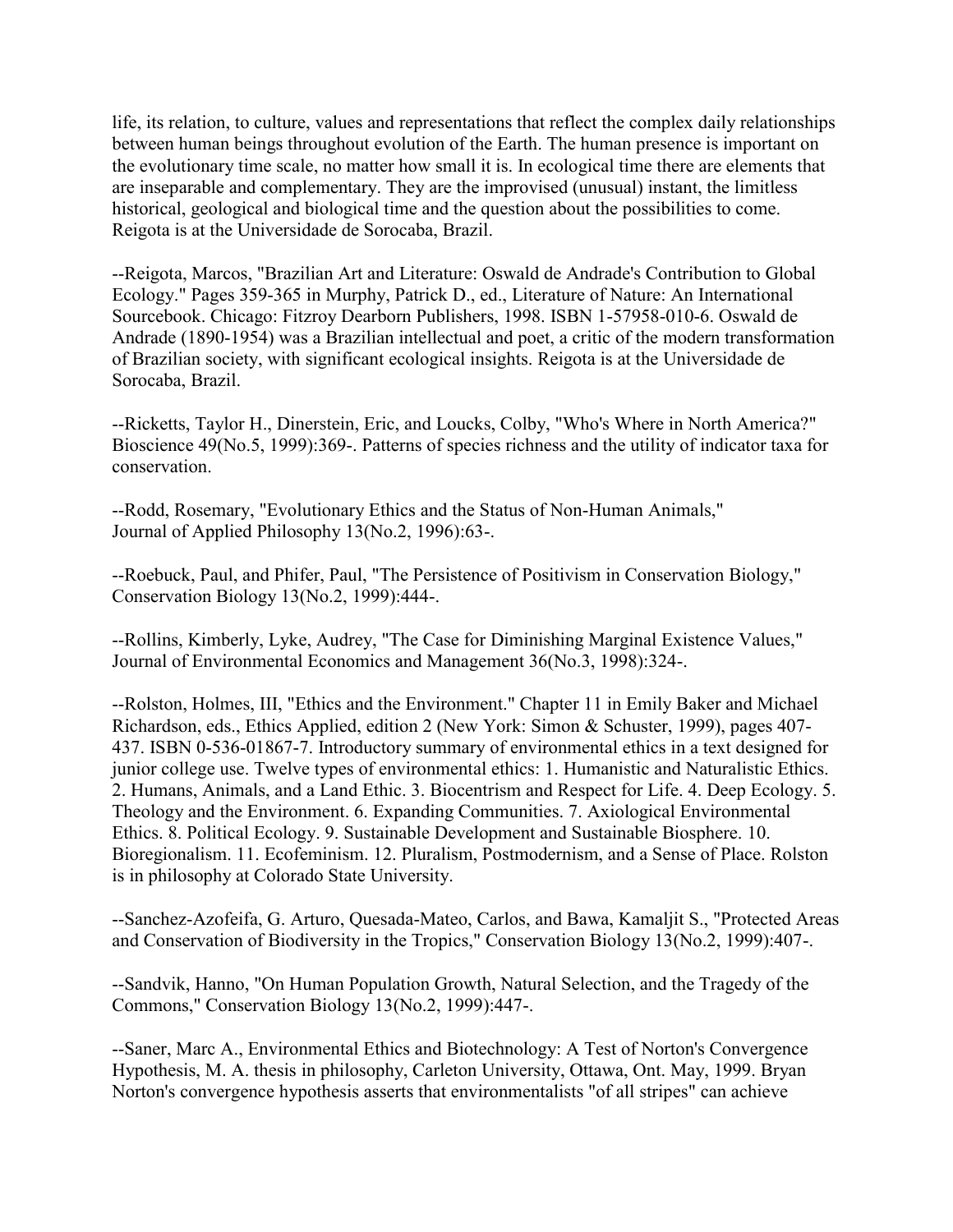consensus over environmental policy if only minimal constraints are applied to the dialogue. Norton challenges that his proposition has not been falsified as yet (as of 1997). I test the hypothesis against the dialogue over the environmental use of biotechnology (genetic engineering). I discuss the environmental ethical issues raised by biotechnology and show that the convergence hypothesis is either unreasonable--applying its constraints to a environmental policy dialogue is too restrictive for environmental radicals, or can be falsified --applying its constraints does not lessen the divergence between positions in the dialogue over biotech policy. The convergence hypothesis is an over-generalization: the global claim of "unity among environmentalists of all stripes" cannot be upheld. I discuss practical consequences of this observation--how it affects risk management (and the risk/ethics boundary), biotech risk communication, the comprehensiveness of the ecosystem health concept, and the application to international agreements. The advisor was Jay Drydyk. Marc Saner, Department of Philosophy, DT 2127, Carleton University, Ottawa, Ont. K1S 5B6. Tel: (613) 520-3824, Fax: (613) 520- 3962, Tel: (613) 725-5156 [home office]. E-mail: saner@magma.ca

--Sarkar, Sahotra, "Wilderness Preservation and Biodiversity Conservation--Keeping Divergent Goals Distinct," BioScience 49(no. 5, May 1999):405-412. "In some instances, the tasks of biodiversity conservation and wilderness preservation converge, but at least as often they do not." Wilderness excludes or minimizes people on the landscape; biodiversity conservation need not. Biodiversity conservation can bring local benefits to third world peoples; wilderness seldom does. Biodiversity conservation is politically easier than is wilderness preservation. Wilderness preservation can make biodiversity conservation more difficult on non-wilderness lands. "Wilderness preservation cannot be used as a surrogate for biodiversity conservation. Indeed, wilderness preservation and biodiversity conservation may be in conflict. Biodiversity conservation can avoid contentious political issues while simultaneously promoting long-term conservation by maintaining independence and distance from wilderness preservation." With a reply letter by Philip Cafaro and Warren Platts, forthcoming in BioScience. Sarkar is in philosophy, University of Texas, Austin.

--Simon, Anne E., "Valuing Public Participation," Ecology Law Quarterly 25(No.4, 1999):757-.

--Simplicity; the simple life. A selection of recent books, often arguing that keeping it simple incorporates religious values. A website is:

www.slnet.com (The Simple Living Network).

--Andrews, Cecile, The Circle of Simplicity: Return to the Good Life. New York: Harper Collins, 1998. 256 pages.

--Clapp, Rodney, ed., The Consuming Passion: Christianity and the Consumer Culture. Downer's Grove, IL: InterVarsity, 1998. 223 pages.

--Schor, Juliet B., The Overspent American: Upscaling, Downshifting and the New Consumer. New York: Harper Perennial, 1998. 253 pages.

--Shi, David E., The Simple Life: Plain Living and High Thinking in American Culture. New York: Oxford University Press, 1986. 322 pages.

--Luhrs, Janet, The Simple Living Guide. New York: Broadway Books, 1997. 444 pages. --Saint James (St. James), Elaine, Simplify Your Life: 100 Ways to Slow Down and Enjoy the Things that Really Matter. New York: Hyperion, 1994. 256 pages.

--Schut, Michael, Simpler Living, Compassionate Life: A Christian Perspective. Ridgefield, CT: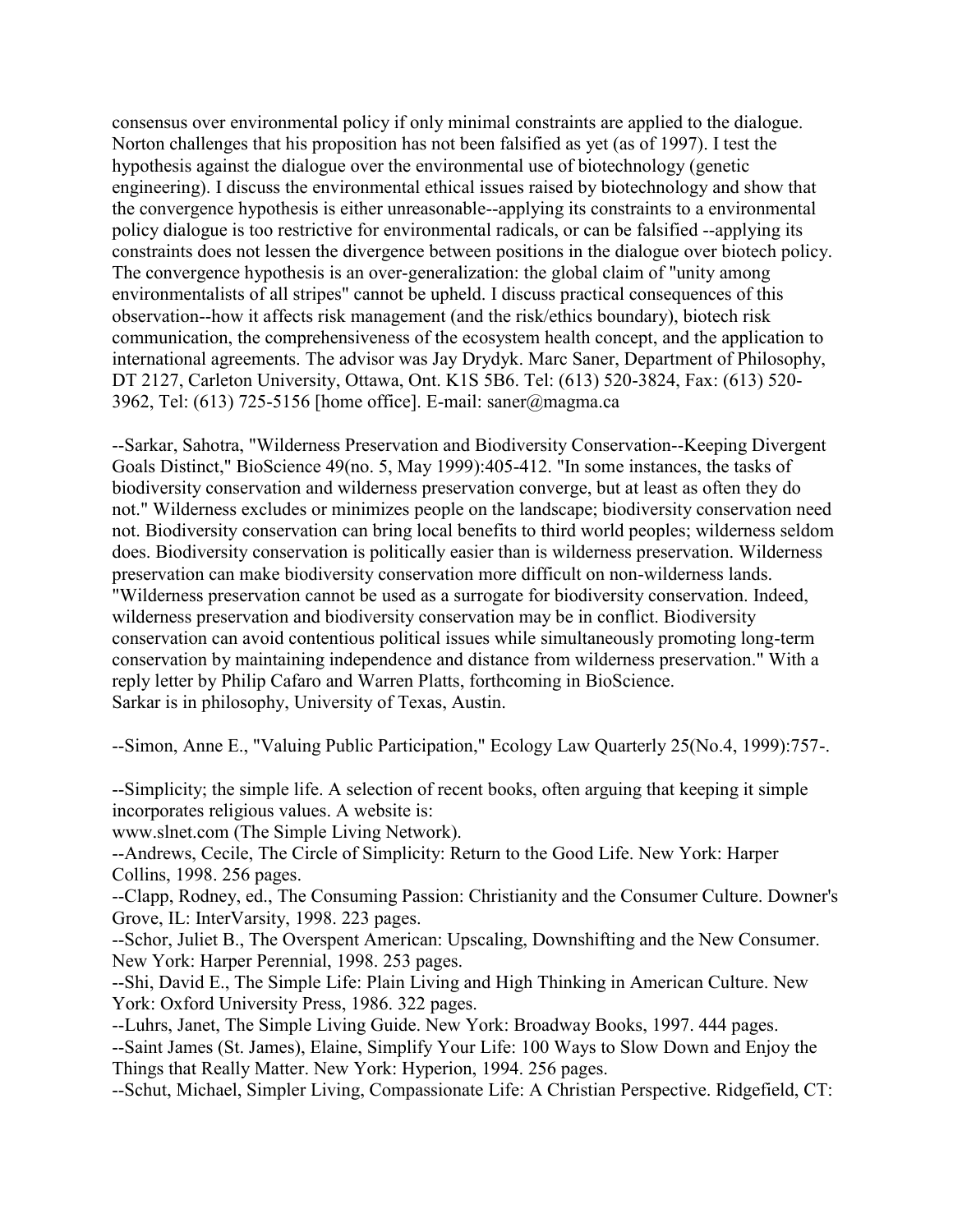Morehouse Publishing, 1999. 256 pages. Includes Frederick Buechner, Henri Nowen, John Cobb, Wendell Berry, and Richard Foster.

--Marty, Martin, and Marty, Micah, When True Simplicity is Gained: Finding Spiritual Clarity in a Complex World. Grand Rapids, MI: Eerdmans Publishing Co., 1998. 110 pages. --Dominguez, Joseph R. and Robin, Vicki, Your Money or Your Life. New York: Penguin Books, 1993. 350 pages.

--Smith, Raymond C., Ainley, David, and Domack, Eugene, "Marine Ecosystem Sensitivity to Climate Change," Bioscience 49(No.5, 1999):393-. Historical observations and paleoecological records reveal ecological transitions in the Antarctic Peninsula region.

--Soros, George, The Crisis of Global Capitalism [Open Society Endangered]. New York: Public Affairs, 1998, and London: Little, Brown and Co., UK, 1998. The endangered open society, following Karl Popper. The conflict of global capitalism with democracy, since the 1970's, especially pp. 109-112, "Capitalism Versus Democracy." "Truth be told, the connection between capitalism and democracy is tenuous at best" (p. 111). Natural sciences are amenable to Popper's philosophy of science, but social sciences are not. Despite Popper's conviction that open, pluralist societies are closest to any possible ideal, in contrast to totalitarian societies, in the new global capitalism the open society can be threatened by the lack of social cohesion and absence of government. Soros is an internationally known money manager and philanthropist, reared in Hungary.

--Still, Christopher J., Foster, Prudence N., and Schneider, Stephen H., "Simulating the Effects of Climate Change on Tropical Montane Cloud Forests," Nature 398(15 April 1999):608-610. Tropical montane cloud forests are unique among terrestrial ecosystem in that they are strongly linked to regular cycles of cloud formation. They are also high in biodiversity. Modeling suggest that climate change could alter cloud formation, which could have serious conservation implications, given that these ecosystems harbour a high proportion of endemic species. See related article, Pounds, J. Alan, et al, "Biological Response to Climate Change on a Tropical Mountain," Nature 398(15 April 1999):611-615.

--Tarlock, A. Dan, "The Nonequilibrium Paradigm in Ecology and the Partial Unraveling of Environmental Law," Loyola of Los Angeles Law Review 27 (no. 3, 1994):1121- . To a large extent, science undergirds, shapes, and legitimizes environmental law; it enables us to identify problems and craft solutions. For the past twenty-five years, lawmakers have looked to the equilibrium paradigm--popularly called the balance of nature--as the foundation for a superstructure of environmental rules. But ecologists have rejected this paradigm and replaced it with a nonequilibrium paradigm. The basis for environmental law is unraveling. Analysis of the ideas behind each paradigm and the implications for environmental law. Environmental law should respond to this paradigm shift by creating a framework for continuous dialogue between scientists and public policy makers.

--Taylor, Angus, Magpies, Monkeys, and Morals: What Philosophers Say about Animal Liberation. Peterborough, Ont, Canada: Broadview Press, 1999. 167 pages. \$ 15. 1. Animals and the moral community. 2. From Aristotle to Darwin. 3. Do animals have moral rights? 4. Is it wrong to eat or hunt animals? 5. Is it wrong to use animals for scientific research? 6. Can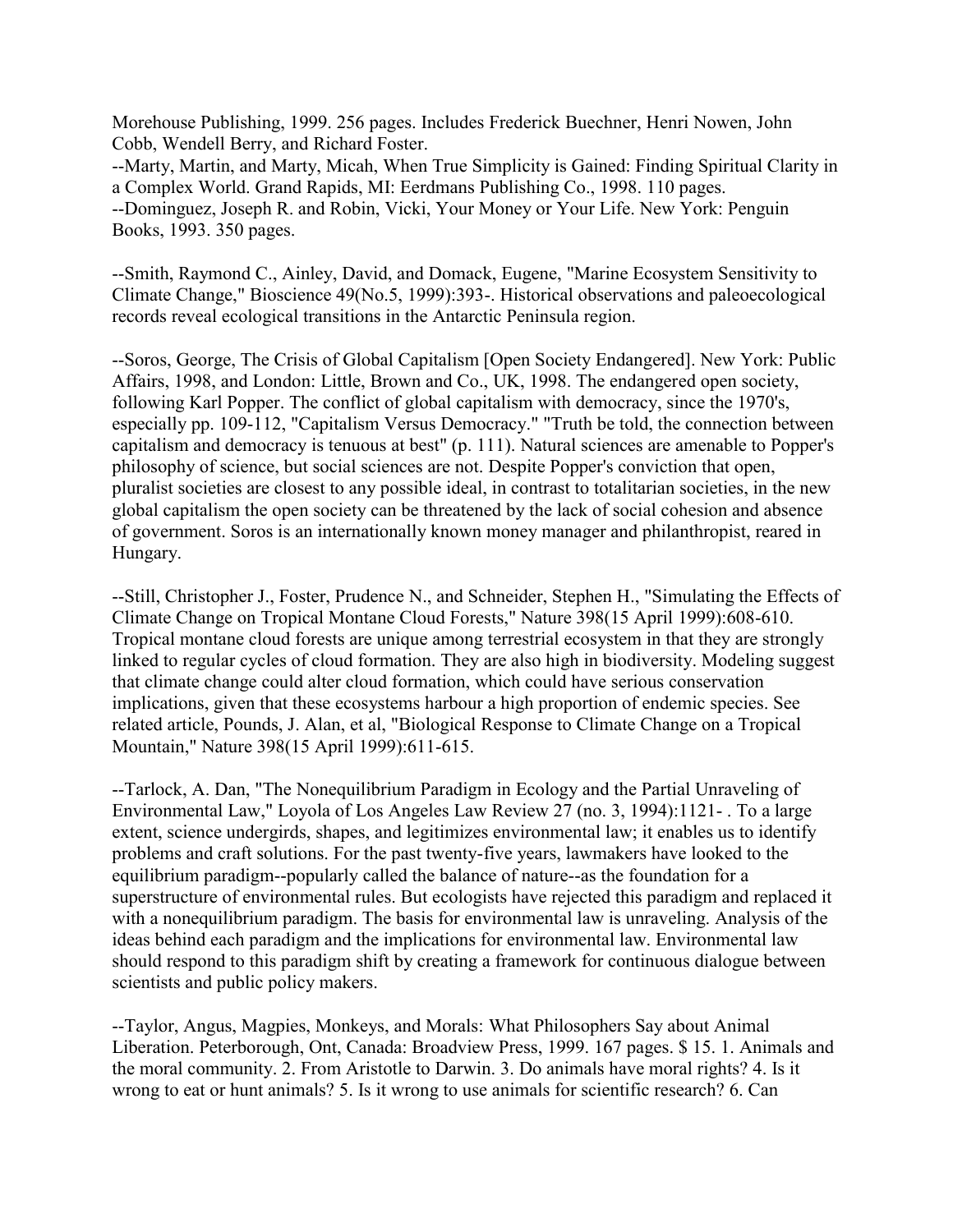liberationists be environmentalists? Taylor teaches philosophy at the University of Victoria in British Columbia.

--Thorndike, Elizabeth, "New York's Adirondack Park: Where U.S. Wilderness Preservation Began," International Journal of Wilderness 5(no. 1, 1999):9-14. Protected since 1894 as "forever wild" under the New York State Constitution, a summary history of Adirondack conservation, and present issues.

--Tucker, Mary Evelyn, and Grimm, John, eds., Evolving Values for an Earth Community, theme issue of Earth Ethics, vol. 10, no. 1, Fall 1998. Washington, DC: Center for Respect of Life and Environment. A series of ten conferences was held at the Center for the Study of World Religions at Harvard University from May 1996 until July 1998 sponsored by CSWR in collaboration with the Center for Respect of Life and Environment and Bucknell University. This issue includes short articles written by area specialists to summarize key resources of the religious traditions featured in the conference series.

--Tucker, Mary Evelyn, and Grim, John, "Religions of the World and Ecology: Discovering the Common Ground."

- --Fink, Daniel B., "Judaism and Ecology: A Theology of Creation."
- --Hessel, Dieter T., "Christianity and Ecology: Wholeness, Respect, Justice, Sustainability."
- --Denny, Frederick M., "Islam and Ecology: A Bestowed Trust Inviting Balanced Stewardship."
- --Grim, John, "Indigenous Traditions and Ecology."
- --Chapple, Christopher Key, "Hinduism, Jainism, and Ecology."
- --Swearer, Donald K., "Buddhism and Ecology: Challenge and Promise."
- --Tucker, Mary Evelyn, "Confucianism and Ecology: Potential and Limits."
- --Miller, James, "Daoism and Ecology."
- --Bernard, Rosemarie, "Shinto and Ecology: Practice and Orientations to Nature."

--Tucker, Mary Evelyn, and Grimm, John, "Religions of the World and Ecology: Discovering Common Ground," Religious Studies News (American Academy of Religion), May 1999, page 11. A report of ten conferences held at the Center for the Study of World Religions at Harvard University, between May 1996 and July 1998. Several published volumes are resulting from the conferences, and there is an ongoing Forum on Religion and Ecology. Tucker and Grimm are at Bucknell University and coordinated the series of conferences.

--vonWeizsäcker (von Weizsäcker), Ernst Ulrich, Lovins, Amory B., and Lovins, L. Hunter, Factor Four: Doubling Wealth--Halving Resource Use: The New Report to the Club of Rome. London: Earthscan, 1997. Originally in German. Resource productivity can and should grow fourfold. We can live twice as well yet use half as much. A problematic work that lures readers with the promise of doubling their affluence while cutting resource use in half. No need to feel guilty about consumption, if you are clever about it. von Weizsäcker is at the Wuppertal Institute for Climate, Environment, and Energy in the North Rhine/Westphalian Science Centre, Germany. The Lovins are at the Rocky Mountain Institute in Aspen, Colorado.

--Walker, Laurence C., "Bermuda: Island Paradise, Ecological Disaster," Journal of Forestry 96(No.11, 1999):36-. Bermuda was one covered with handsome forests of Juniperus but now has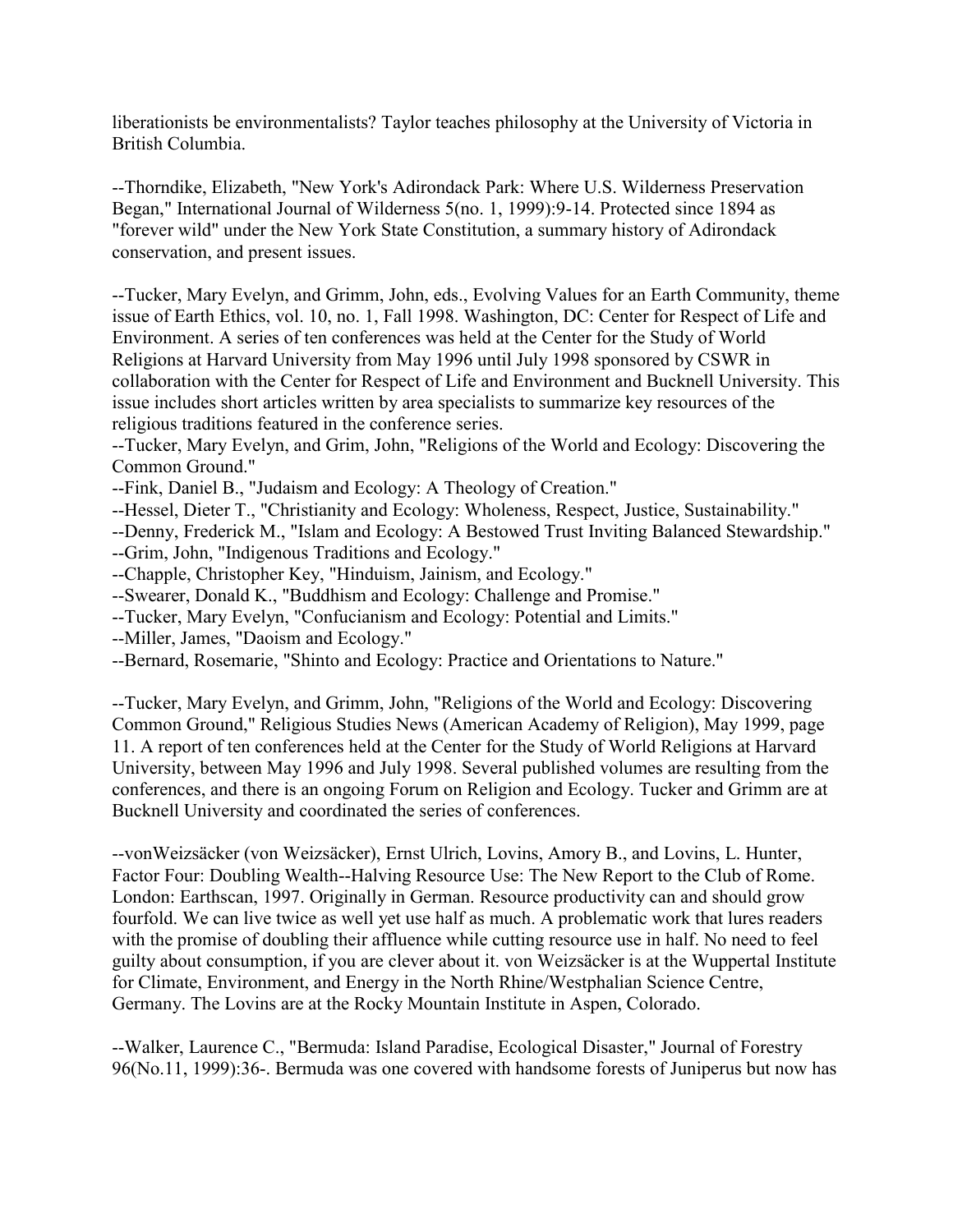only remnant stands. Excessive harvesting, exotic escapes, and insect depredations have contributed to the decline of the species.

--Watts, May Theilgaard, Reading the Landscape of America. Rochester, NY: Nature Study Guild Publishers (P. O. Box 10489, Rochester NY 14610-0489; 800-954-2984), 1999. 368 pages. \$ 19.95 paper. Reprint of a 1975 classic in landscape interpretation, remarkably timely. Hunched down to protect herself before a tundra summer snowstorm, she sees a tiny alpine cushion plant and figures out why the plant is tiny and hunched down. And similarly across the U.S. continent. Unexcelled in the blending of landscape ecology and lived experience on landscapes.

--Weitzman, Martin L., "Why the Far-Distant Future Should Be Discounted at Its Lowest Possible Rate," Journal of Environmental Economics and Management 36(No.3, 1998):201-.

--Welker, Michael, Creation and Reality. Minneapolis: Fortress Press, 1999. 102 pages. \$ 13.00 paper. Six essays in major reconsideration of creation as a theological theme, in the light of both biological science and environmental issues, emphasizing creation as not so much unilateral act of God (the classical view) as interactive creation with creatures engaged in making themselves. "The mandate of dominion aims at nothing less than preserving creation while recognizing and giving pride of place to the interests of human beings. In all the recognizing and privileging of the interests of human beings, the central issue is the preservation of creation in its complex structures of interdependence. The expansion of the human race upon the earth is inseparable from the preservation of the community of solidarity with animals in particular, and inseparable from the caretaking preservation of the community of solidarity with all creatures in general. God judges human beings worth of this preservation of creation. They are to exercise dominion over creatures by protecting them. Human beings acquire their power and their worth precisely in the process of caretaking. The mandate of dominion according to Genesis 1 means nothing more and nothing less" (p. 73). Welker is a Reformed theologian at Heidelberg University, with considerable residency in the United States.

--With, Kimberly A., and King, Anthony W., "Extinction Thresholds for Species in Fractal Landscapes," Conservation Biology 13(No.2, 1999):314-.

--Yandell, Molly McDonald, Conflict and Consensus in Environmental Ethics and Policy. Colorado State University, M. A. thesis, summer 1999. Bryan Norton's convergence hypothesis states that a consensus among environmentalists is emerging at the most basic level of policy formation, regardless of the diversity of value concerns. This consensus, Norton believes, is capable of healing the fragmented environmental movement and producing environmental policy that will better protect the natural world. The aim of this thesis is to give evidence for the accuracy of Norton's convergence hypothesis. I begin by contrasting John Muir and Gifford Pinchot in order to illustrate the traditional divide that has separated environmentalists into two camps. In the second chapter, I compare the view points of Warwick Fox and E.O. Wilson in order to demonstrate that even with starkly different values, it is possible for environmentalists to agree on basic policy goals. Finally, I argue that Holmes Rolston, III and Bryan Norton also have similar policy goals, regardless of the fact that they do not share the same values. The advisor was Holmes Rolston.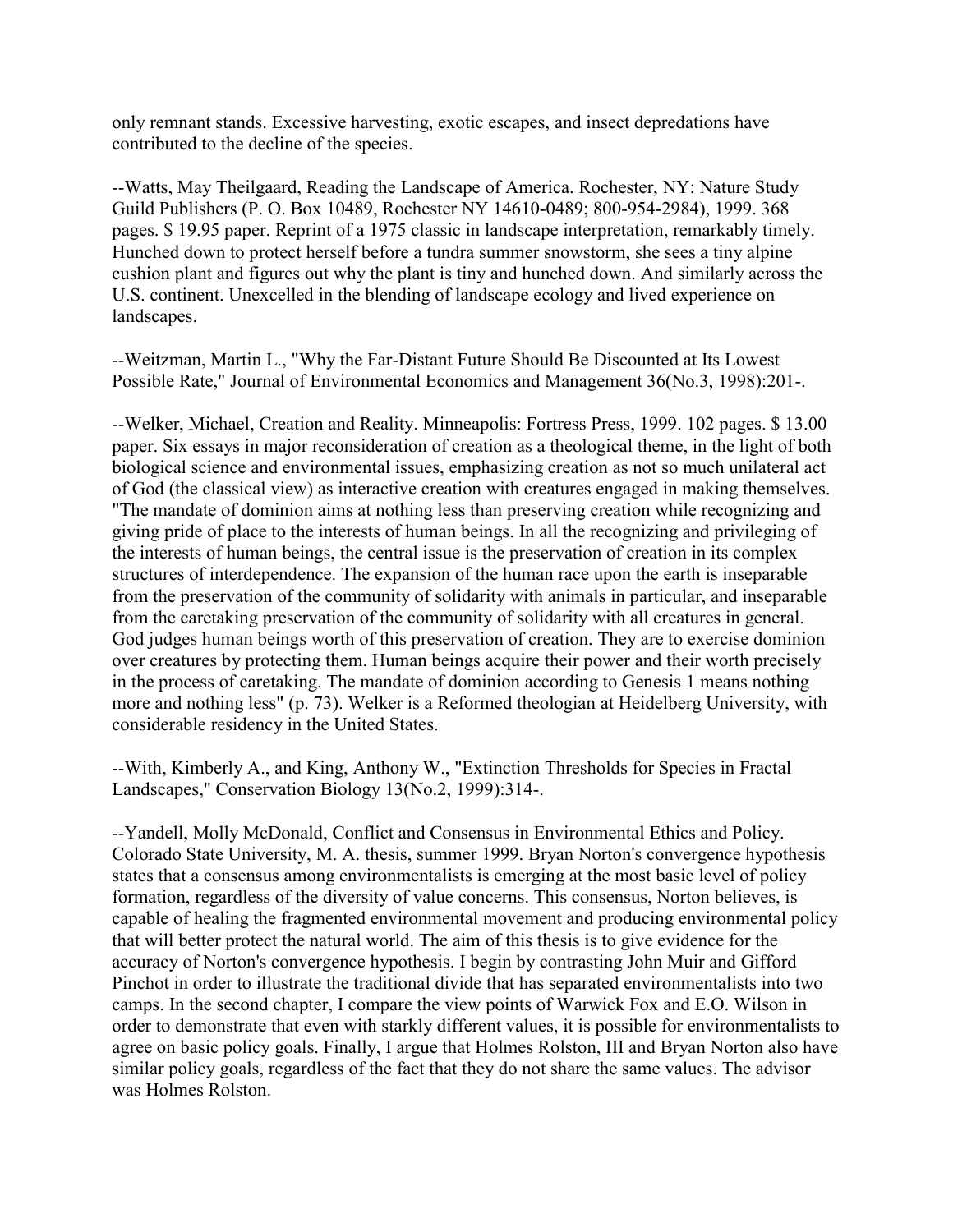--Yazzie-Durglo, Victoria, "The Right to Change Tribal Forest Management," Journal of Forestry 96(No.11, 1999):33-. Now that Native Americans can manage their land as sovereign nations, tribal councils face the challenge of achieving long-term quality and quantity of timber production while embracing cultural values.

--Yost, Nicholas, "Who Regulates Environmental Impacts and Why It Matters," Ecology Law Quarterly 25(No.4, 1999):564-.

### **Issues**

**Endangered flycatcher, exotic beetle, and invasive tamarisk**. Tamarisk, or saltcedar, was introduced years ago as a windbreak and to control erosion in the U.S. West and has proved an disastrous invasive, displacing riverine native plants in fifteen states. Tamarisk flourishes in the highly modified rivers that agriculture, damming, irrigation, and overgrazing in the West has created. Plans to import an exotic beetle that feeds on the tamarisk, however, have been limited because, meanwhile, the endangered willow flycatcher, deprived of its original nesting habitat, has learned to nest in the tamarisk. But the U.S. Fish and Wildlife Service, charged with both uprooting the tamarisk and preserving the flycatcher, is making limited trials of beetle introductions. See Malakoff, David, "Plan to Import Exotic Beetle Drives Some Scientists Wild," Science 284(1999):1255.

**Bt-engineered crops threaten monarch butterflies and organic farmers**. Bt is a naturallyoccurring soil bacterium that is toxic to some insects. It has been successfully used as a "natural" pesticide for almost 40 years by organic and small farmers who monitor their fields carefully enough to properly time its application. Recently, crops have been genetically-engineered to express the Bt toxin, allowing conventional large-scale farmers access to Bt in the crops they plant. This year about 20 million acres of Bt corn has been planted. This threatens the effectiveness of the traditional spray application of Bt by small farmers. Unlike the Bt spray--which breaks down quickly--Bt in crops will be continually present and over a vastly larger scale, thus encouraging the evolution of insects resistant to Bt. (To try to negate this effect, Canadians require that Bt corn and non-Bt corn be interplanted.) A recent laboratory study has show that the pollen from Bt corn kills nearly half of the larvae of monarch butterflies who eat it. The Corn Belt is important habitat for the monarchs, which live on the milkweed plant found throughout the Midwest. See editorial, "A Warning From the Butterflies," New York Times, 5/21/99: A26. (Thanks to Ned Hettinger.)

**Noise in National Parks**. The National Park Service is writing a "sound scape preservation" policy to identify and reduce bothersome noises. From sightseeing flights over the Grand Canyon to snowmobiles in Yellowstone and jet skis in national seashores, the whine of engines and other human noises are increasingly present even in natural areas. One researcher described the sounds he heard on a hike up the John Muir Trail in Yosemite thus: "I heard power generators operated under a special use permit at a backcountry camp. I heard gas-powered water pumps for fire hoses in case of a forest fire. There was dynamite blasting going on and jackhammers were being used to construct a stairway out of stone." A lawsuit seeks to ban snowmobiles from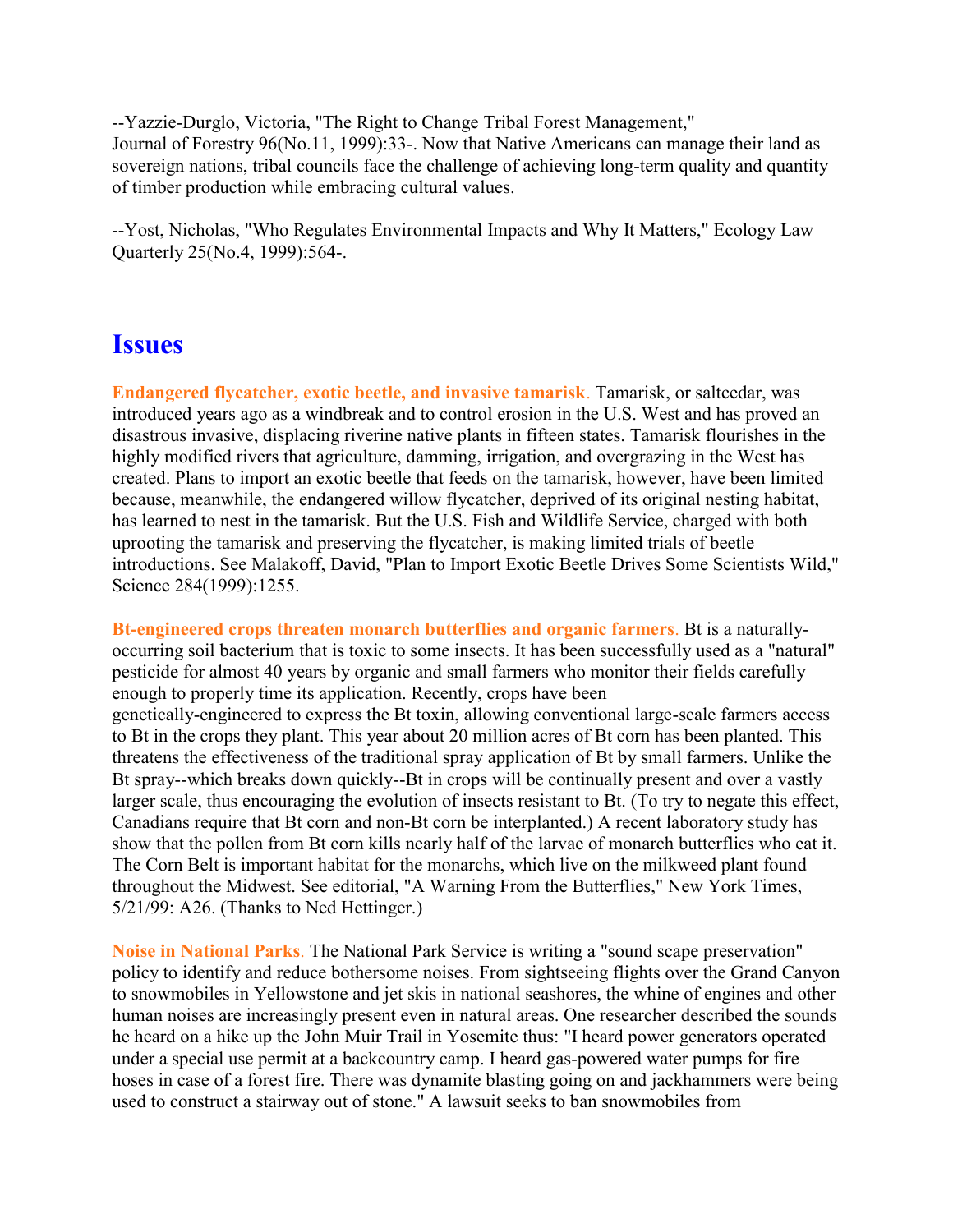Yellowstone, greatly upsetting some businesses who are thriving on snowmobile-driven winter tourism. A proposed new tightening of air tours over the Grand Canyon would cap the level at 88,000 sightseeing flights per year, in order to leave "41 percent of the park free from aircraft noise 75 percent of the time." One critic retorts: "You don't have a natural experience from a helicopter, period. Individuals in the sky are violating everybody's right to quiet. They have no right to be there. It just absolutely infuriates me. I would just as soon have them flying model aircraft inside our theaters and concert halls." See AP stories, "Amid holiday hubbub, a call for peace in the parks," Bozeman (Montana) Chronicle, 7/3/99: A1 and "Feds propose new flight restrictions over the Grand Canyon,"

Bozeman Chronicle, 7/11/99): A2. (Thanks to Ned Hettinger.)

**Native American warfare's unnatural ecological effects**. The number and distribution of bison and other big animals was likely determined by the presence of buffer zones between warring Native tribes, according to a recent study published in Conservation Biology. In an individual tribe's homeland, populations of bison and elk were often in serious decline. But in the war zones between tribes, where hunters seldom went, these animals flourished. The conclusion, say these most recent advocates of this "war zone theory," is that the scarcity or abundance of large animals seen by the Lewis and Clark expedition was not "truly natural, that is, falling outside human influence or control. ... The West in the time of Lewis and Clark was long past any purely `natural condition' that might serve as an absolute benchmark for planners." One of the study's authors--an advocate of the "blitzkrieg" theory that newly arrived human hunters drove North America's megafauna such as mammoths and mastodons extinct some 13,000 years ago- suggests conservationists might want to restore pre-Native American nature preserves by importing elephants who would mimic the extinct

megafauna. See W. K. Stevens, "Unlikely Tool for Species Preservation: Warfare," New York Times, 3/30/99, reporting on Paul S. Martin and Christine R. Szuter, "War Zones and Game Sinks in Lewis and Clark's West," Conservation Biology, February 1999. (Thanks to Ned Hettinger.)

**Scientists study natural regulation of Yellowstone Park**. The National Academy of Sciences is carrying out a congressionally mandated study of the scientific claims surrounding the controversy over the National Park Service's management philosophy of "natural regulation." The philosophical questions are just as much in need of study. The policy of letting nature take its course, says Yellowstone's chief scientist John Varley, involves a laizzez-faire, hand's-off approach, except when intervention is required to fix a human-caused problem. Says Varley, "If nature is making all the right decisions, then you let nature make the decisions, but if there is something dysfunctional caused by humankind, then we need to go in and fix it." For example, the size of the Yellowstone elk herd, once managed by park officials, is now allowed to fluctuate in response to changes in climate, food supply, and pressure from predators. The recent restoration of wolves to the park can be seen as correcting an earlier human-caused dysfunction in the system.

This policy is pregnant with questions for environmental philosophers: What if the "dysfunction" in the system is not caused by humans? Does the policy acknowledge the possibility of such dysfunction? And how is dysfunction to be defined, given the instability typical of many natural systems? Critics of the policy claim that the elk herd has severely overgrazed and degraded the northern range in the park, with devastating affects on cottonwood, willow and aspen trees,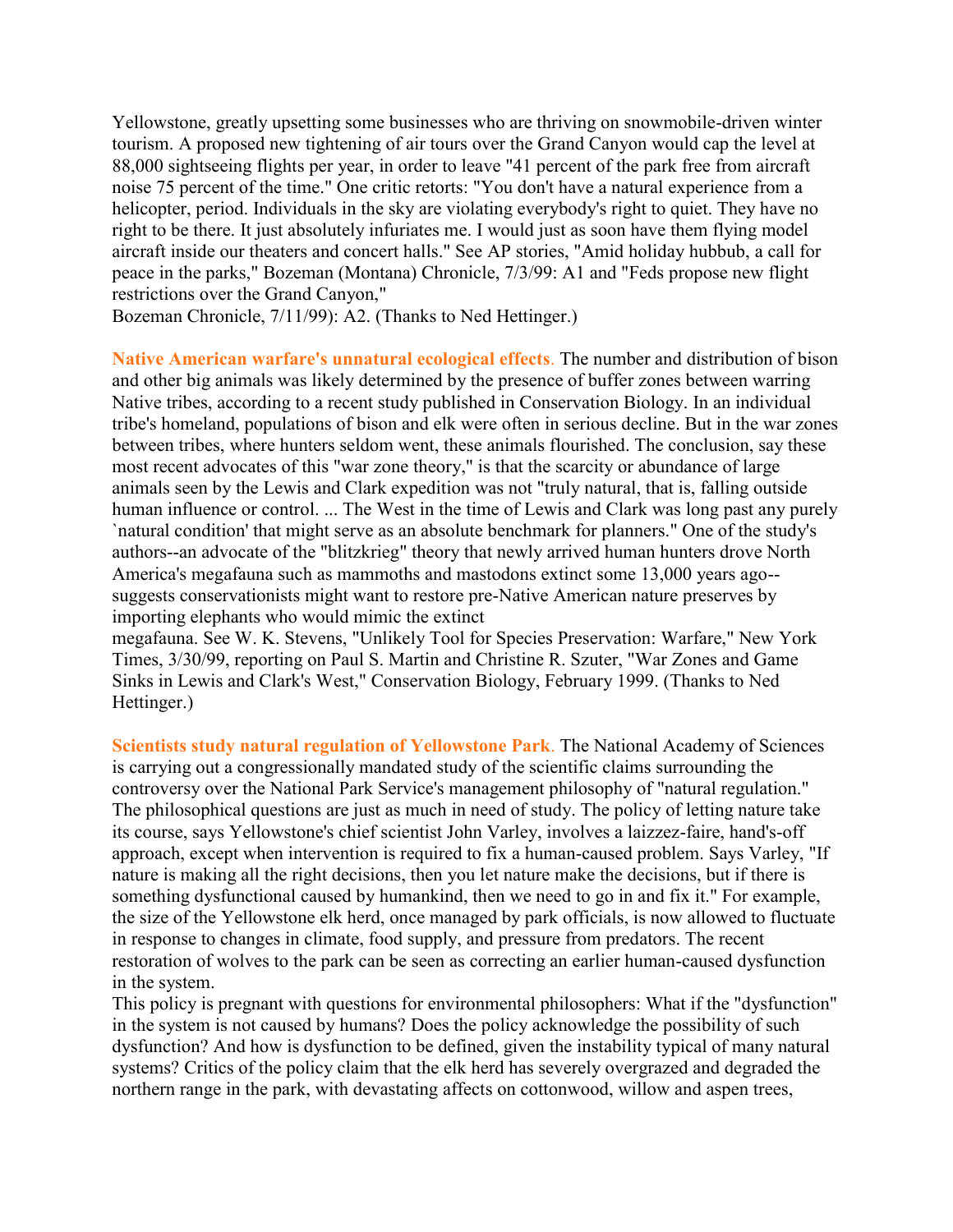beaver populations, and stream sides. Others dispute these claims, suggesting that the critics see overgrazing because they believe the ecosystem should look like one managed to produce maximum grass for cattle, an inappropriate standard for a wild landscape. Other critics deny that it even makes sense to speak of natural regulation of a bioregion that--despite being "the only scrap of land in the lower 48 states that has all the major species known to live there in pre-Columbian times"--continues to be significantly influenced by humans. They point out that each year the elk herd migrates outside the park "where they leave natural regulation behind and human predation becomes a major player." Montana wildlife officials encourage hunters to kill lots of elk (typically anywhere from 10 to 20% of the herd) to keep them from degrading habitat. Another critic calls Yellowstone's northern range an "ecological slum" and argues that Native Americans should be allowed to "camp there all summer and shoot all the elk they want" thus controlling the elk population as he believes they did for 12,000 years before the park was formed.

A further question concerns the rationale for natural regulation. The park superintendent Michael Finley claims the reason for "hands lightly on the tiller" in Yellowstone is that too little is known about the ecosystem's functioning to be confident of the impact of human action. He cites John Muir's famous dictum about interconnectedness "when you try to pick one thing out of the universe you find it hitched to everything else." This suggests that should we come to have sufficient knowledge of how ecosystems like Yellowstone work, we should abandon natural regulation and take control of nature's tiller. See Scott McMillion, "Scientists Examine Park Policy," Bozeman Chronicle, 7/12/99: A1 and W. K. Stevens, "Debating Nature of Nature in Yellowstone," New York Times, 7/23/98. (Thanks to Ned Hettinger).

Yellowstone research scientists plan a symposium on "The Natural and the Artificial in Yellowstone," October 10-13, and two philosophers, Holmes Rolston, Colorado State University, and Gordon G. Brittan, Jr., Montana State University, are among the speakers.

### **Events**

September 23-26, 1999. Australasian Association for Process Thought Conference: Ecology and Process Thought. Brisbane, Australia. Contact: Peter Farleigh, Australasian Association for Process Thought, P. O. Box 23, Wentworth Building, University of Sydney, NSW 2006, Australia.

E-mail: gimoses@peg.apc.org

Website: http://www.ozemail.com.au/~farleigh/aapthome.html

October 4-7, 1999. Building on Leopold's Legacy: Conservation for a New Century. Madison, WI. Wisconsin Academy of Sciences, Arts and Letters. Speakers include: Leopold family members, Susan Flader, Curt Meine, Richard Knight, Theodore Roosevelt IV. A host of papers. Field trips to Leopold's shack, and other sites. Website: www.wisc.edu/wisacad/landethic/

### **ISEE Elections**

**Aborted election of treasurer**. Unfortunately, there were several irregularities discovered in the current election of a treasurer, such as a mistaken fax number to which ballots could be sent and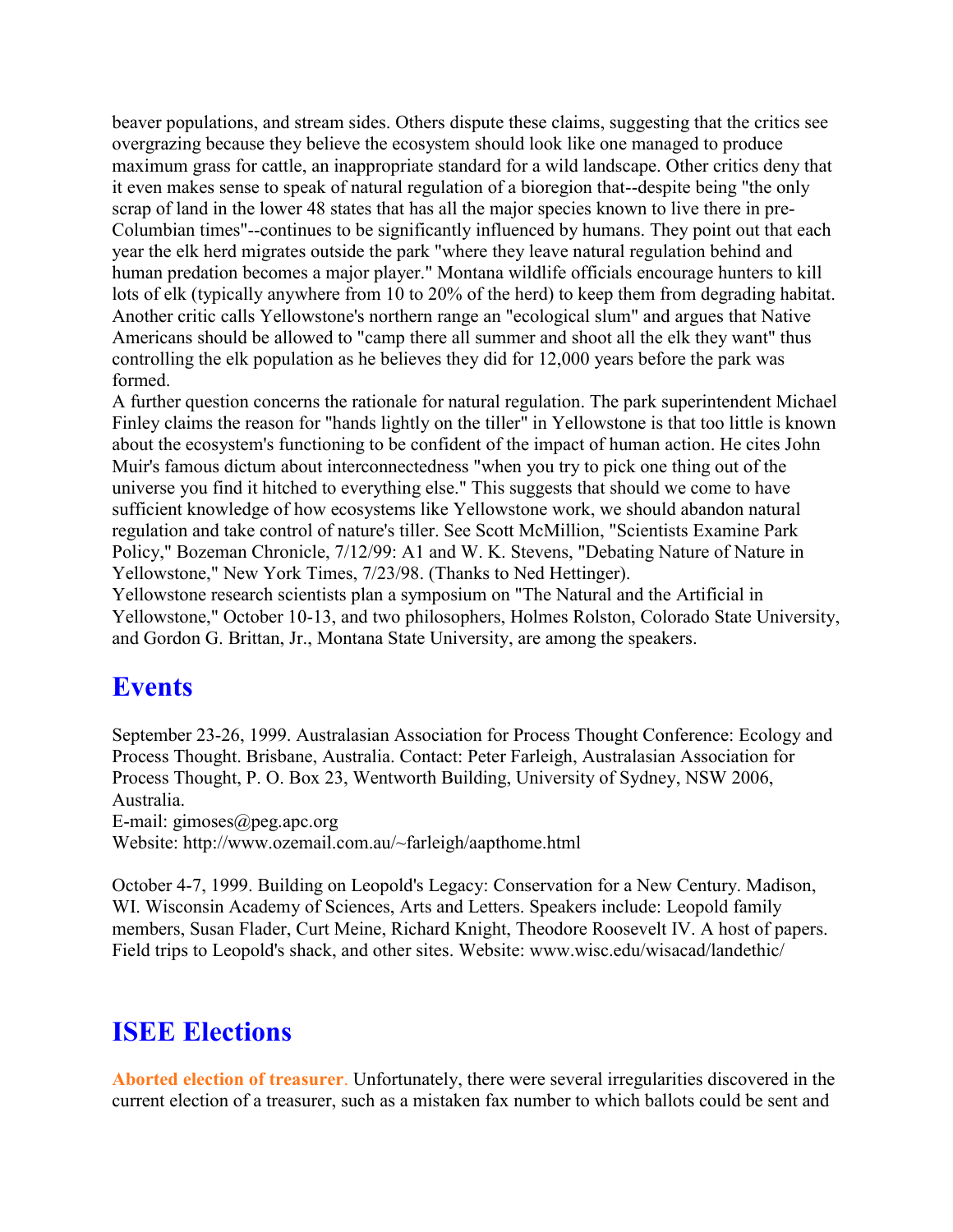irregularities in the ballot envelopes. Accordingly, the governing board of ISEE has decided to invalidate this election and to redo the election properly. The first set of ballots received have been discarded unopened. Members of ISEE are requested to vote again, using the ballot and envelopes received with this newsletter. Sorry.

**Nominating committee election**. Although the ISEE Constitution specifies that the ISEE president appoints members of the nominating committee, which must be approved by a majority of the governing board [Constitution and By Laws, Article III 2 (5)], the President and a majority of the governing board, wishing to insure enlarged participation, plan to continue the recent practice of conducting an election of members to the nominating committee, whereupon the President, consulting with the governing board, intends to select persons so chosen as members of the nominating committee. If one wishes an analogy, the U. S. Electoral College now but ratifies the popular election of the U.S. president. Victoria Davion, Philosophy, University of Georgia, is the current chair of the nominating committee. E-mail: vdavion@arches.uga.edu

### **ISEE Treasurer's Report**

We now have 369 members in our database. Of these, 251 are in the US, 17 in Canada, and 101 international. Our Australian, UK, Western European and Eastern European representatives have reported the names and addresses of members in their respective areas, and these names are all included in the database, along with US and Canadian members.

We now have \$383.00 in the California ISEE bank account. Appearances to the contrary, this is a remarkably large amount, since I have written checks for \$1600 in the past four months (two newsletters and an annual renewal of the bulk mailing permit). I will shortly be sending out an invitation to dozens of lapsed members which, along with the routine renewal notices, should generously renew the Treasury. In addition, William Grey reports about AU\$ 250.00 in his Australian account.

-- Ernest Partridge, Treasurer ISEE

Note that, following a recent change in the Governing Board's policy statement (see last Newsletter), all dues are to be sent to Ernest Partridge, ISEE Treasurer, address below, and not (as formerly) to regional representatives.

### **ISEE Secretary's Change of Address**

Laura Westra, Sarah Lawrence College, 1 Meadway, Bates 100, Broxville, NY 10708-5999. Phone: (941) 395-2487. Fax (914) 395-2666. Home phone: (905) 303-8181. Home fax (905) 303-8211. E-mail: lwestra@interlog.com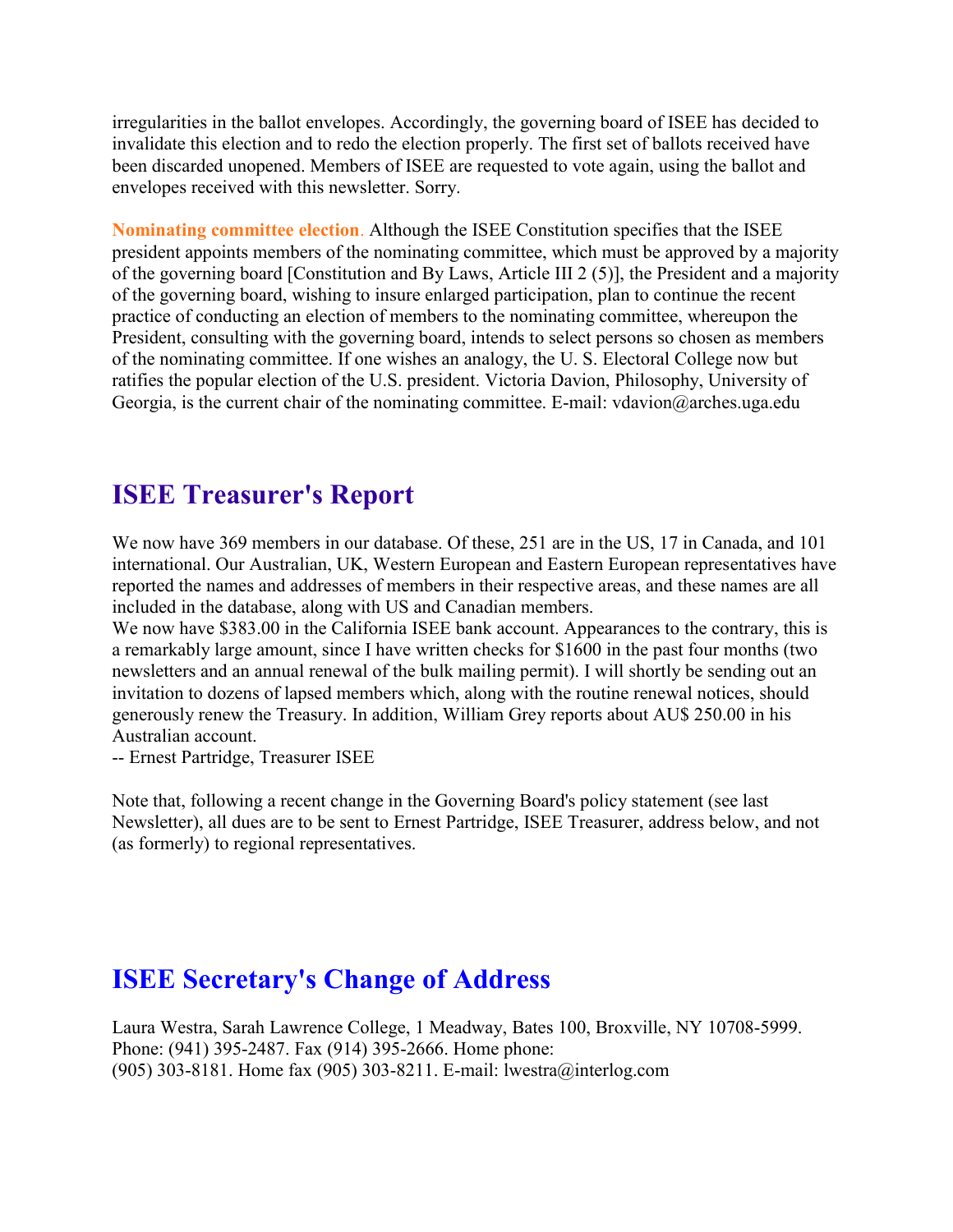# **Regional Representatives**

#### **Africa**

Prof. Johan P. Hattingh, Department of Philosophy, University of Stellenbosch, 7600 Stellenbosch, South Africa. Hattingh heads the Unit for Environmental Ethics at Stellenbosch. Tel. 27 (country code) 21 (city code) 808-2058 (office), 808-2418 (secretary); 887-9025 (home); Fax: 886-4343. Email: jph2@maties.sun.ac.za

#### **Australia and New Zealand**

Prof. William Grey, Department of Philosophy, University of Queensland, 4067, Queensland AUSTRALIA. Email: wgrey@cltr.uq.edu.au

#### **China: Mainland China**

Professor Yu Mouchang, Institute of Philosophy, Chinese Academy of Social Sciences, Beijing 100732, P. R. China.

#### **China: Taiwan**

Professor Edgar Lin, Biology Department, Tunghai University, Taichung, Taiwan 40704. Email: edgarlin@ms5.hinet.net Phones: 886-4-3595622 office; 886-4-3590991 home Fax: 886-4-3595953

#### **Europe: Eastern Europe**

Prof. Jan Wawrzyniak. Department of Philosophy, Adam Mickiewicz University of Poznan, Poland. University address: Prof. Jan Wawrzyniak, Institut Filozofii, Adam Mickiewicz University, 60-569 Poznan, Szamarzewskiego 91c POLAND. Tel: +48 / 61 / 841-72-75; Fax: +48 / 61 / 8471-555 (24h), +48 / 61 / 8477-079 (8 a.m. - 3. p.m. MET).. Home address: 60-592 Poznan, Szafirowa 7, POLAND. Email: jawa@main.amu.edu.pl

#### **Europe: Western Europe and the Mediterranean**

Martin Drenthen, Center for Ethics University of Nijmegen (CEKUN), Postbox 9103, 6500 HD Nijmegen, THE NETHERLANDS. Tel: 31 (country code) 24 (city code) 3612751 (Office). Fax: 31-24-3615564. E-mail: mdrenthe@xs4all.nl (Note new email address, starting July 1, 1999). Webpage: http://www.kun.nl/phil/english/members/drenthen.html

#### **Mexico and Central America**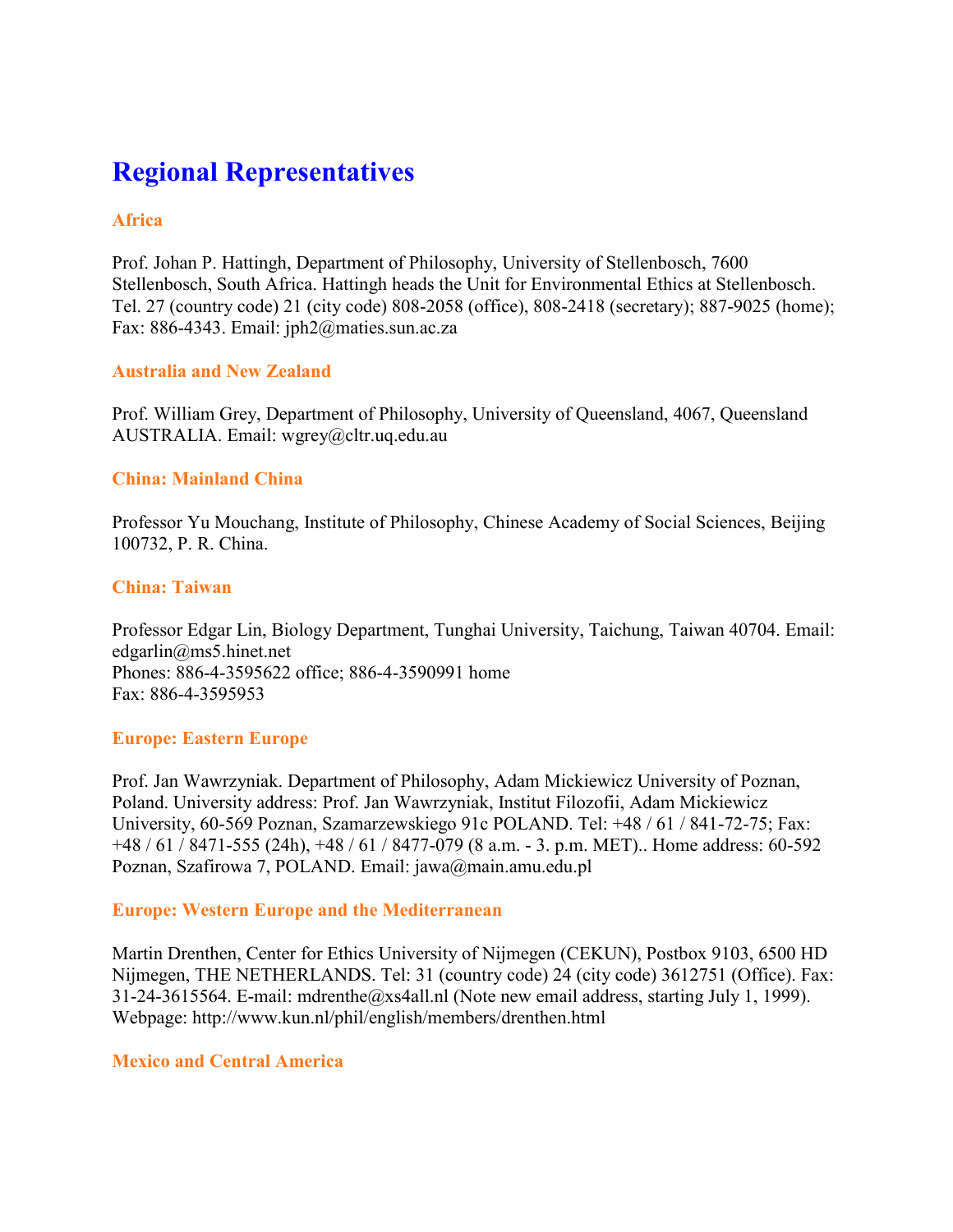Teresa Kwiatkowska, Universidad Autonoma Metropolitana-Iztapalapa, Departamento de Filosofia, Av. Michoacan y Purissima s/n, 09340 Mexico D.F., MEXICO. Tel: (5) 637 14 24 (home), (5) 724 47 77 (office). Fax: (5) 724 47 78. Email: kwiat@xanum.uam.mx

#### **Pakistan and South Asia**

Nasir Azam Sahibzada, Senior Education Officer, WWF-Pakistan (NWFP), UPO Box 1439, Peshawar PAKISTAN. Tel: (92) (521) (841593). Fax: (92) (521) (841594). Email: wwf!nasir@wwf.psh.imran.pk

#### **South America**

Ricardo Rozzi, Institute of Ecological Research Chiloe, Chile, and Facultad de Ciencias, Universidad de Chile.

#### **United Kingdom**

KeeKok Lee, Department of Philosophy, University of Manchester, Oxford Road, Manchester M13 9PL UK. Tel & Fax: +44 (0)161 275 3196. Email: keekok.lee@man.ac.uk.

#### **United States of America**

Ned Hettinger, Philosophy Dept, College of Charleston, Charleston, South Carolina 29424 USA. Tel: 843-953-5786 office, 843-883-9201-home. Fax: 843-953-6388. Email: hettingern@cofc.edu (NOTE: NEW AREA CODE)

Holmes Rolston, III, Dept of Philosophy, Colorado State University, Fort Collins, Colorado 80523 USA. Tel: 970-491-6315 (Office). Fax: 970-491-4900. Email: rolston@lamar.colostate.edu

#### **New ISEE Newsletter Editor**

With the fall 1999 issue, the new editor of the Newsletter is: Professor Philip Cafaro Department of Philosophy Colorado State University Fort Collins, CO 80523 E-mail: cafaro@lamar.colostate.edu Phone: 970/491-2061 Fax: 970/490-4900 Please send any announcements, call for papers, news items, to him via e-mail or fax. Bibliographic items should be sent to Holmes Rolston, address above. Correspondents, especially international ones, should realize that diacritical marks do not come through on U.S. e-mail, and, indeed, are often illegiblly re-translated into something else. So take some care to spell this out in some other way, if you wish these included.